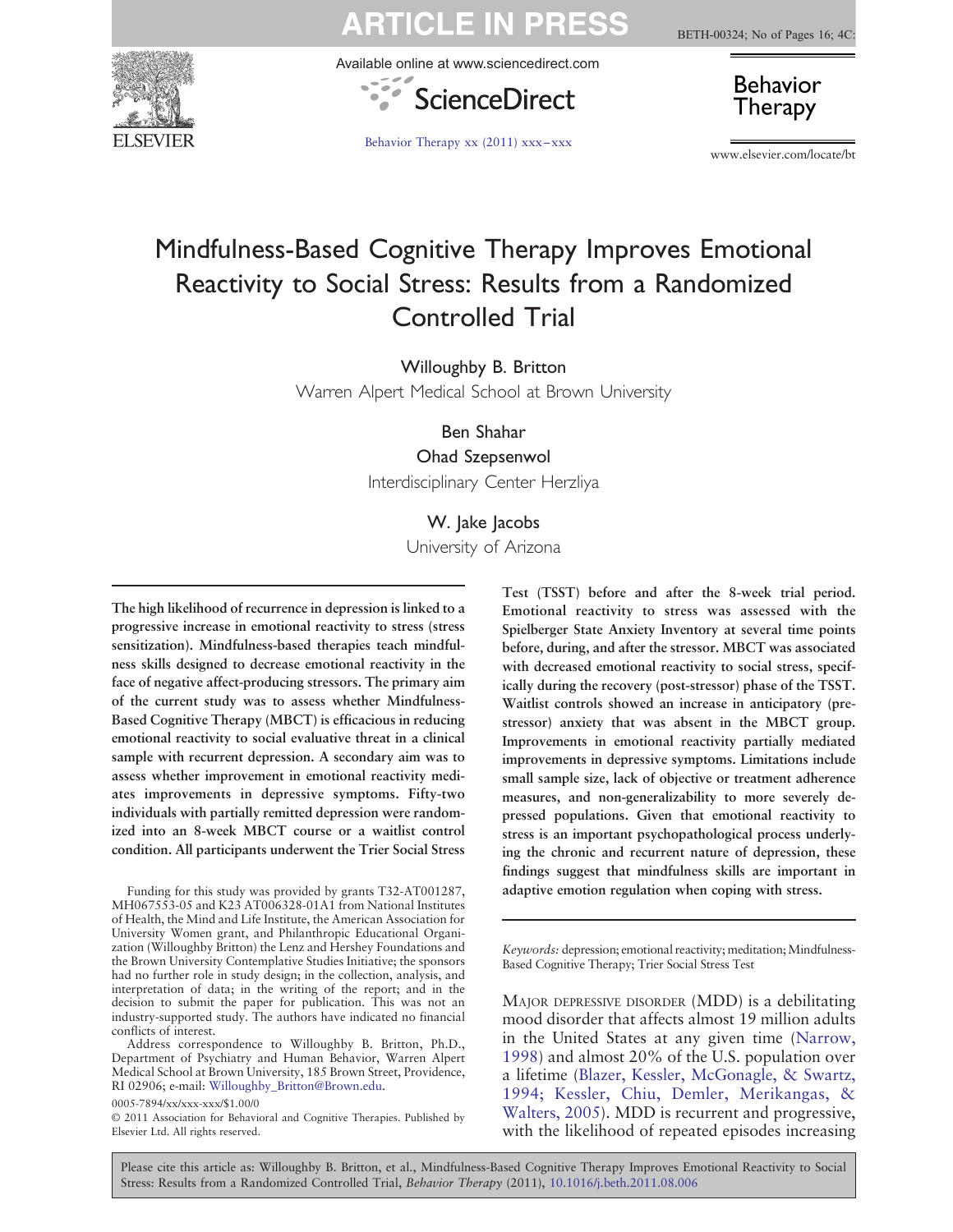### 2 **britton et al. britton et al.**

with each subsequent episode. Approximately 60% of individuals who had experienced one episode will experience a second episode, whereas 90% of those who had experienced three episodes will have a fourth one ([Judd, 1997; Mueller et al., 1999;](#page-13-0) [Solomon et al., 2000\)](#page-13-0). Thus, depression models attempt to explain not only why certain individuals are more likely to become depressed but also why the likelihood of recurrence increases with each subsequent episode ([Hammen, 2005; Kendler,](#page-13-0) [Thornton, & Gardner, 2000; Mitchell, Parker,](#page-13-0) [Gladstone, Wilhelm, & Austin, 2003; Post, 2010;](#page-13-0) [Segal, Gemar, & Williams, 1999; Segal et al., 2006;](#page-13-0) [Segal, Williams, Teasdale, & Gemar, 1996](#page-13-0)).

Most theories posit an interaction between a latent but progressive vulnerability (diathesis) and negative life events (stress; [Abramson et al., 1999;](#page-11-0) [Beck, 1987; Hankin, 2008; Hankin & Abramson,](#page-11-0) [2001](#page-11-0)). The relationship between depression and stress is complex and changes over time, such that earlier episodes are more likely than later episodes to be cued by major life stressors ([Post, 1992;](#page-14-0) [Stroud, Davila, & Moyer, 2008\)](#page-14-0). Both biological [\(Post, 1992](#page-14-0)) and cognitive ([Segal, Williams, &](#page-15-0) [Teasdale, 2002\)](#page-15-0) models hypothesize that individual (intrapersonal) vulnerability risk processes are strengthened, and become more "autonomous" with each episode, such that lower levels of external provocation (stress) are needed to trigger a subsequent episode. This phenomenon was first termed "kindling"<sup>1</sup>[\(Post, 1992](#page-14-0)) and later became known as "stress sensitization" ([Monroe & Harkness,](#page-14-0) [2005; Morris, Ciesla, & Garber, 2010; Post, 2010;](#page-14-0) [Stroud, Davila, Hammen, & Vrshek-Schallhorn,](#page-14-0) [2011](#page-14-0)). Stress sensitization explains both the interand intraindividual variability in response to stress, both in terms of differing thresholds of stress needed to trigger the same response, and differing magnitudes of response to the same stressor.

Cognitive theorists describe this progressive vulnerability as "cognitive reactivity," or the activation of latent negative information processing biases in response to negative affect that serve to further escalate the negative affect into an episode [\(Teasdale,](#page-15-0) [1988](#page-15-0)). Biological theorists describe the diathesis as insufficient modulation of the limbic system by the prefrontal cortex, resulting in prolonged activation of the amygdala and sympathetic nervous system in response to stressors [\(Davidson, Pizzagalli, Nitschke,](#page-12-0) [& Putnam, 2002; Drevets, 2001; Johnstone, van](#page-12-0)

[Reekum, Urry, Kalin, & Davidson, 2007; Ochsner,](#page-12-0) [Bunge, Gross, & Gabrieli, 2002; Ochsner & Gross,](#page-12-0) [2005; Siegle, Steinhauer, Thase, Stenger, & Carter,](#page-12-0) [2002; Siegle, Thompson, Carter, Steinhauer, &](#page-12-0) [Thase, 2007](#page-12-0)). Both theories report the progressive potentiation or kindling of this vulnerability, whether described in biological or cognitive terms [\(Post, 1992;](#page-14-0) [Post, Rubinow, & Ballenger, 1984; Segal, Teasdale,](#page-14-0) [Williams, & Gemar, 2002; Segal et al., 1996\)](#page-14-0). The common end result in both models is progressively prolonged or intensified negative affect or "emotional reactivity" in response to stress, that puts individuals at risk for a depressive episode. For example, research has shown that heightened emotional reactivity to daily stress is a hallmark of depressive tendencies [\(Myin-Germeys et al., 2003; Pine, Cohen, & Brook,](#page-14-0) [2001](#page-14-0)) and a predictor of future depression [\(Cohen,](#page-12-0) [Gunthert, Butler, O'Neill, & Tolpin, 2005; Pine et al.,](#page-12-0) [2001](#page-12-0)) and poor treatment response [\(Cohen et al.,](#page-12-0) [2008](#page-12-0)). Individuals with longer durations of negative affect following daily life stressors are more likely to develop depressive symptoms than those who recover more quickly ([Cohen et al., 2005](#page-12-0)). This failure to "bounce back" from transient negative affect highlights the importance of negative affect regulation and affect recovery in depression research and treatment.

Mindfulness-based therapies such as Mindfulness-Based Stress Reduction (MBSR) and Mindfulness-Based Cognitive Therapy (MBCT) are meditationbased emotion-regulation training programs that target emotional reactivity to stress in a wide range of clinical and non-clinical populations. While MBSR was created with broad clinical and non-clinical applications, MBCT was created by cognitively oriented researchers specifically for use as depression relapse prevention [\(Segal, Williams, & Teasdale,](#page-15-0) [2002\)](#page-15-0). MBCT assumes that among people at risk for depression, life stress leads to dysphoria, which in turn activates negative thinking patterns, which further escalate the negative affect in a cycle that gradually progresses into a full-blown depressive episode [\(Segal, Williams, et al., 2002; Segal et al.,](#page-15-0) [1996\)](#page-15-0). MBCT attempts to interrupt this process by teaching depressed patients to disidentfy with or "decenter" from negative self-evaluative or ruminative thinking patterns and interrupt the stressinduced positive feedback loop between negative affect and negative thinking patterns. Thus, although the associative network activated by stress includes both negative cognitions and negative feelings ([Teasdale, 1988; Teasdale, Segal, & Williams,](#page-15-0) [1995\)](#page-15-0), MBCT largely emphasizes and targets the cognitive reactivity component of the cognitionaffect cycle [\(Segal, Williams, et al., 2002](#page-15-0)).

In accordance with this model, previous theoretical accounts and research have focused on cognitive

<sup>1</sup> Increased "autonomy" in this context means "decreased reliance on stress", but it should not be confused with the "Stress Autonomy" model which states that the decoupling of stress and depression means that stressful events are no longer capable of triggering a depression. See [Monroe and Harkness 2005](#page-14-0).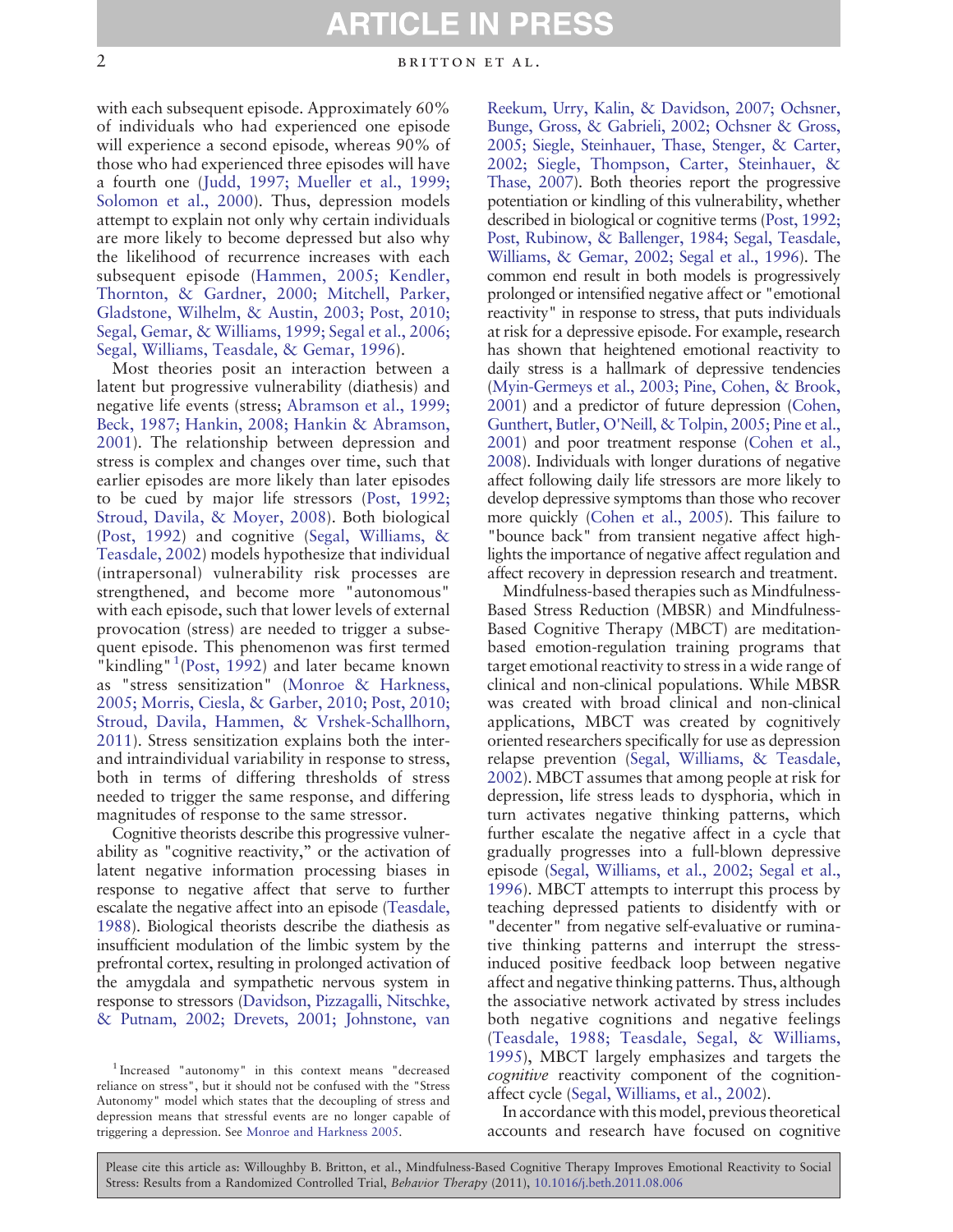#### emotional reactivity in mbct 3

reactivity as an important change process in MBCT. Cognitive reactivity is operationalized as the magnitude of change on the Dysfunctional Attitudes Scale [\(Weissman, 1979\)](#page-15-0) in response to negative mood provocation or affective challenge paradigms that are intended to serve "as manipulable experimental analogues for real-world environmental stressors" [\(Segal et al., 1999, p. 8\)](#page-14-0). [Segal et al. \(2006\)](#page-15-0) showed that greater cognitive reactivity after cognitive behavior therapy (CBT) or antidepressant medication (ADM) predicted higher rates of relapse over the course of 18 months. Moreover, patients who recovered with CBT showed significantly less cognitive reactivity to affective challenge than those who recovered with ADM. Unlike CBT, MBCT aims to help patients hold negative thoughts (and feelings) in awareness rather diminishing them. Consistent with this, [Kuyken et al. \(2010\)](#page-13-0) found that individuals who had undergone MBCT had higher cognitive reactivity than those who received ADM, but the relationship between cognitive reactivity and relapse 15 months later was decoupled in the MBCT (but not the ADM) condition. In other words, depressed patients undergoing MBCT responded with increased activation in negative thinking while in a dysphoric mood, but this increase in cognitive activation did not result in affective deterioration.<sup>2</sup>

However, less attention has been paid to the affective component in the cognitive-affective associative network. Emotional reactivity, or the intensity and/or duration of negative affect in response to a stressor, is an important process believed to be changed in the course of MBCT [\(Segal, Williams, et](#page-15-0) [al., 2002](#page-15-0)). As an emotion-regulation program, MBCT teaches patients to change their relationships with both negative thoughts and emotions, to hold them in awareness, and accept them with a nonjudgmental and compassionate attitude, instead of with a secondary layer of self-referential negative evaluation that serves to exacerbate them. Indeed, [Kuyken et al. \(2010\)](#page-13-0) showed that developing a compassionate attitude toward one's own negative thoughts and feelings mediated the effect of MBCT on depressive symptoms and relapse. As a result, the program is expected to help patients regulate their emotions more effectively in response to negative affect-producing stressors [\(Farb et al., 2007; Grant,](#page-12-0) [Courtemanche, & Rainville, 2011; Segal et al.,](#page-12-0) [1999\)](#page-12-0). The application of MBCT in a broader sense, as an emotion-regulation intervention, is

<sup>2</sup> On the other hand, see findings by [Raes, Dewulf, Van](#page-14-0) [Heeringen, & Williams \(2009\)](#page-14-0) which found less cognitive reactivity after MBCT. Clearly, these inconsistent results regarding the role of cognitive reactivity need further study but they are not the focus of the current study.

consistent with recent efforts to integrate cognitive, behavioral, and biological models of depression and meditation through the study of emotion and integrate MBCT for depression with the prevailing affective neuroscience/emotion-regulation models of the larger field of mindfulness and meditation research ([Chambers, Gullone, & Allen, 2009;](#page-12-0) [Dakwar & Levin, 2009; De Raedt & Koster, 2010;](#page-12-0) [Kuyken et al., 2010; Rottenberg & Johnson, 2007;](#page-12-0) [Way, Creswell, Eisenberger, & Lieberman, 2010;](#page-12-0) [Williams, 2010\)](#page-12-0).

Recently, MBCT has expanded beyond depression relapse prevention, and also beyond depressionspecific cognitive reactivity theories into broader clinical applications and broader transdiagnostic emotion-regulation models that combine cognitive, affective, and biological approaches ([Chambers et](#page-12-0) [al., 2009; De Raedt & Koster, 2010; Way et al.,](#page-12-0) [2010](#page-12-0)). MBCT (including the present study) has expanded into the treatment of acute or residual depression [\(Barnhofer et al., 2009; Britton, Haynes,](#page-11-0) [Fridel, & Bootzin, 2010; Eisendrath et al., 2008;](#page-11-0) Finucane & Mercer, 2006; Kenny & Williams, 2007; [Kingston, Dooley, Bates, Lawlor, & Malone, 2007;](#page-11-0) [Kuyken et al., 2008; Manicavasgar, Parker, &](#page-11-0) [Perich, in press; Schroevers & Brandsma, 2009;](#page-11-0) [Shahar, Britton, Sbarra, Figueredo, & Bootzin,](#page-11-0) [2010; Williams et al., 2008\)](#page-11-0), bipolar disorder [\(Williams et al., 2008\)](#page-15-0), anxiety disorders [\(Evans et](#page-12-0) [al., 2008; Finucane & Mercer, 2006; Kim et al.,](#page-12-0) [2009; Lovas & Barsky, 2010; Piet, Hougaard,](#page-12-0) [Hecksher, & Rosenberg, 2010; Schroevers &](#page-12-0) [Brandsma, 2009](#page-12-0)), and conditions where emotional reactivity and regulation (rather than depressionspecific cognitive reactivity) is the common unifying feature and treatment target [\(Baer, Fischer, & Huss,](#page-11-0) [2005; Foley, Baillie, Huxter, Price, & Sinclair, 2010;](#page-11-0) [Oken et al., 2010; Rimes & Wingrove, 2010; Sachse,](#page-11-0) [Keville, & Feigenbaum, 2011; Semple, Lee, Rosa, &](#page-11-0) [Miller, 2009; van der Lee & Garssen, in press](#page-11-0)). Thus, the effects of MBCT on emotional reactivity in depression may have broad implications related to the transdiagnostic applications of MBCT specifically and mindfulness-based interventions in general.

A number of studies support the relationship between mindfulness and reduced emotional reactivity to stress, including attenuated emotional responses to threatening situations or faster recovery from transient negative affect ([Arch & Craske,](#page-11-0) [2006, 2010; Brewer et al., 2009; Broderick, 2005;](#page-11-0) [Campbell-Sills, Barlow, Brown, & Hofmann,](#page-11-0) [2006; Creswell, Way, Eisenberger, & Lieberman,](#page-11-0) [2007; Erisman & Roemer, 2010; Goldin &](#page-11-0) [Gross, 2010; Kaviani, Javaheri, & Hatami, 2011;](#page-11-0) [Kuehner, Huffziger, & Liebsch, 2009; McKee,](#page-11-0) [Zvolensky, Solomon, Bernstein, & Leen-Feldner,](#page-11-0)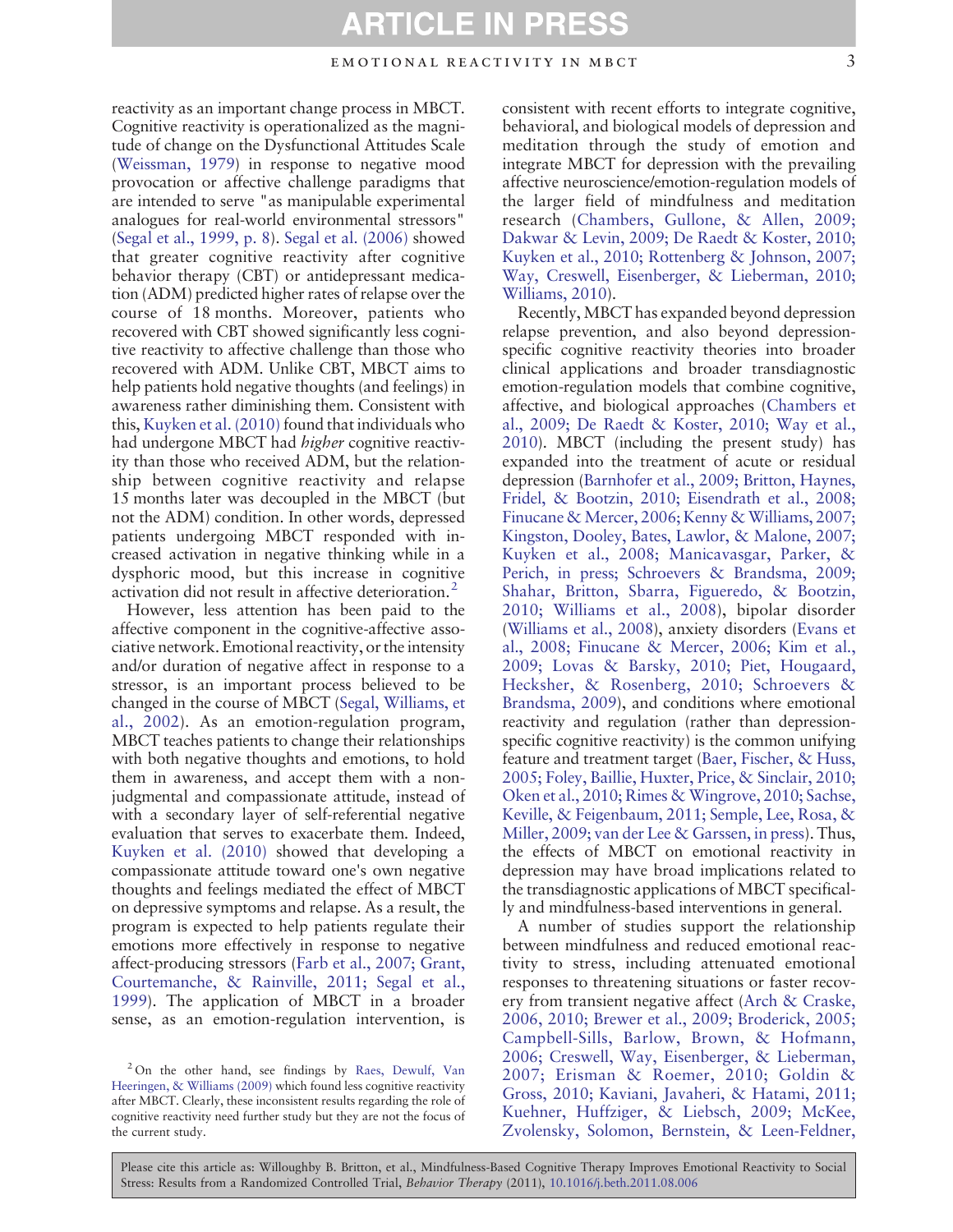### 4 **britton et al. britton et al.**

[2007; Ortner, Kilner, & Zelazo, 2007; Pace et al.,](#page-11-0) [2009; Proulx, 2008; Raes et al., 2009; Tang et al.,](#page-11-0) [2007; Taylor et al., 2011; Vujanovic, Zvolensky,](#page-11-0) [Bernstein, Feldner, & McLeish, 2007; Weinstein,](#page-11-0) [Brown, & Ryan, 2009](#page-11-0)). For example, [Arch and](#page-11-0) [Craske \(2006\)](#page-11-0) found that undergraduate students who underwent a brief mindfulness induction (breath awareness) reported less negative emotional reactivity in response to affectively valenced slides compared to controls. Broderick (2005) found that undergraduate students assigned to a brief mindfulness meditation condition showed faster recovery from a sad mood induction compared to a distraction condition. Decreased emotional reactivity and better emotion regulation in meditators has also been reported using biological measures, including greater prefrontal inhibition of the amygdala [\(Brefczynski-Lewis, Lutz, Schaefer, Levinson,](#page-11-0) [& Davidson, 2007; Creswell et al., 2007; Farb et al.,](#page-11-0) [2007; Taylor et al., 2011; Way et al., 2010\)](#page-11-0) and decreased sympathetic hyperarousal [\(Barnes,](#page-11-0) [Treiber, & Davis, 2001; Carlson, Speca, Faris, &](#page-11-0) [Patel, 2007; Maclean et al., 1994; Ortner et al.,](#page-11-0) [2007; Sudsuang, Chentanez, & Veluvan, 1991](#page-11-0)).

However, none of these studies examined whether MBCT directly influences the way depressed patients respond emotionally to stress. In addition, these studies suffer from other methodological limitations: most of them used brief mindfulness induction (under 10 minutes) in undergraduate students or other non-clinical samples. Only two studies have demonstrated improved emotional reactivity (using personalized scripts) following standard (8-week) mindfulness interventions in clinical samples (social anxiety and substance abuse; [Brewer et al., 2009;](#page-11-0) [Goldin & Gross, 2010\)](#page-11-0), but neither used a depressed sample undergoing MBCT.

Within the MBCT literature, very few studies have examined emotional reactivity to stress. [Ma and](#page-13-0) [Teasdale \(2004\)](#page-13-0) attempted to assess MBCT's effect on stress-related relapse, but was unable to "examine directly the protective effects of MBCT in the face of different severities of environmental stress because the occurrence of events of those who did not relapse was not examined" (p. 39). Recently, [Kaviani et al.](#page-13-0) [\(2011\)](#page-13-0) found that MBCT reduced depression and anxiety during a natural anticipated stressor (exam period) in a non-clinical sample of university students. Thus, at present, no studies have examined how MBCT directly influences the way depressed patients respond emotionally to stress.

In order to most fruitfully examine MBCT's effects on emotional reactivity to stress with specific relevance for depression, a number of methodological issues must be considered. First, not all stressors are equal. [Segal et al. \(2006\)](#page-15-0) warned that the negative mood provocation method that is typically used to generate negative affect (i.e., sad music or negative slides) probably does not have the ecological validity of "being rejected by a social partner" (p. 755). Indeed, the most salient and impactful stressors and the ones that most commonly precipitate depressive episodes are interpersonal and involve social evaluation, rejection, or loss [\(Gunthert, Cohen, Butler, & Beck, 2007;](#page-13-0) [Ingram, Miranda, & Segal, 1998; Leary, 2004](#page-13-0)). While more recent studies have recognized the importance of using social evaluative threat as the stressor rather than a generic emotional film, scripts or slides, [\(Creswell et al., 2007; Pace et al., 2009;](#page-12-0) [Weinstein et al., 2009](#page-12-0)), none were intervention studies with clinical samples. Thus, the purpose of the present study was to investigate the effects on MBCT on emotional reactivity to an ecologically valid and provocative stressor (Trier Social Stress Test [TSST]; [Kirschbaum, Pirke, & Hellhammer, 1993](#page-13-0)).

Second, the time course of emotional reactions ("affective chronometry") has been recently highlighted as important in the study of depression [\(Davidson,](#page-12-0) [2003; Davidson, Jackson, & Kalin, 2000](#page-12-0)). Davidson argued that "Time course variables are particularly germane to understanding vulnerability to psychopathology, as certain forms of mood and anxiety disorders may be specifically associated with either a failure to turn off a response sufficiently quickly and/or an abnormally early onset of the response" (p. 658). According to Davidson, emotional reactivity and regulation can occur at three distinct temporal windows: before, during, and after the stressor. For example, he suggested less variability in emotional reactivity during exposure to a negative affectproducing stimulus (emotion generation) and more variability in emotional reactivity after exposure to the stimulus is terminated (emotion regulation). Studies from Davidson's laboratory confirmed this by showing that people with different affective styles show different patterns of emotional reactivity only following exposure to a negative stimulus. For example, [Jackson et al. \(2003\)](#page-13-0) found that prefrontal cortex activation asymmetry mostly explained variability in eyeblink startle magnitude following a negative stimulus, not during the stimulus. One notable shortcoming in such studies is the use of stimuli that are not ecologically valid (pictures) and the short time period in which reactivity was assessed (a few seconds after exposure to the stimulus). One purpose of the current study is to expand this research line by assessing emotional reactivity to a real-world stressor and by assessing reactivity during longer time periods following the stressor.

To summarize, the primary aim of the current study was to assess the effects of MBCT on emotion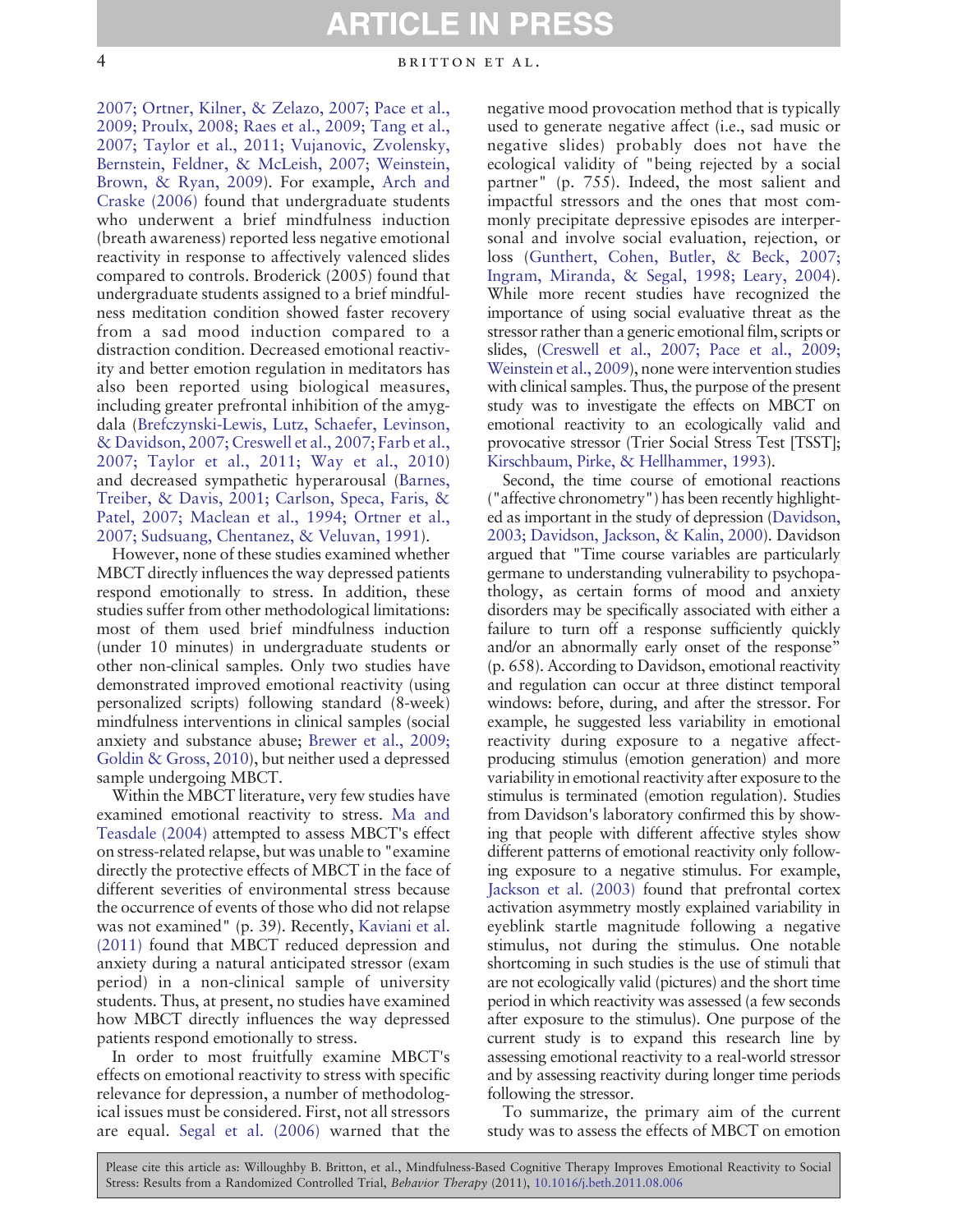#### emotional reactivity in MBCT 5

reactivity in order to further clarify how MBCT works and to expand the cognitive focus of MBCT into a broader emotion-regulation framework. A secondary aim was to explore whether MBCT's effect on depressive symptoms are mediated by changes in emotion reactivity. In addition, we sought to address several methodological limitations that undermined previous research on emotional reactivity by (a) assessing emotion reactivity during several time points before, during, and after the stimulus; and (b) by using an externally valid, laboratorybased stressor that is known to provoke considerable stress. We examined our hypotheses in a waitlist randomized controlled trial of MBCT within a sample of individuals with recurrent depression.

#### **Methods**

### participants

Participants ( $n = 52$ ) were recruited through community advertisements for a meditation-based depression-relapse prevention program. Consistent with [Kuyken et al. \(2008\),](#page-13-0) the target population was individuals with a recurrent form of unipolar depression in partial or full remission with varying degrees of residual symptoms, as these individuals are considered at high risk for recurrence and because previous studies have shown that MBCT is effective for more recurrent forms of depression [\(Ma &](#page-13-0) [Teasdale, 2004; Teasdale et al., 2000](#page-13-0)). A Structured Clinical Interview for Axis I (SCID-I; [First, 2002](#page-12-0)) and Axis II (SCID-II) Disorders and the Hamilton Rating Scale for Depression (HRSD; [Gelenberg et al., 1990](#page-12-0)) were used to determine diagnostic eligibility. Participants met DSM-IV criteria for major depression in the last 5 years and had a lifetime history of at least three episodes, but were in partial remission during the last 8 weeks with a varying degree of residual symptoms. Partial remission was defined by a subjectively reported improvement in symptoms in the last 2 months, HRSD score  $\leq 20$  and the exclusion of severely depressed mood (HRSD item 1=>2), severe anhedonia (HRSD item 7=>3), or active suicidal ideation (HRSD item  $3 = > 2$ ). Exclusion criteria included (a) a history of bipolar disorder, cyclothymia, schizophrenia, or other psychotic disorders, persistent antisocial behavior or repeated self-harm, borderline personality disorder, or organic brain damage; (b) current panic, obsessivecompulsive disorder, eating disorder, or substance abuse/dependence; (c) inability to read/write in English; (d) current psychotherapy; or (e) a regular meditation practice. Individuals on antidepressants were permitted to participate as long as they reported no change in medication type or dose during the 3 months prior to enrollment or during the active phase of the study.

#### procedure

All participants were recruited through community advertisements from January 2004 through June 2005. Eligible participants participated in MBCT groups or waitlist from July 2004 through December 2005. Following a screening interview for diagnostic eligibility, participants completed a packet of self-report questionnaires and a 3-hour laboratory-based assessment that included the TSST [\(Kirschbaum et al., 1993\)](#page-13-0).

Participants were then block randomized to either the MBCT program or waitlist control condition in a 3:2 ratio without reference (stratification) to baseline characteristics to ensure rapid and adequate enrollment in the treatment arm. In blocks of five, opaque, sealed letter-size envelopes with treatment allocation information were shuffled and placed in identical sequentially numbered containers and presented to the patients after successful completion of baseline assessments. Treatment allocation was recorded by the first author, who was also the intervention therapist, and therefore not blind to intervention allocation. Because baseline assessments were conducted before randomization, participants and research personnel were blind to treatment conditions during this phase of the project. After 8 weeks of treatment or waitlist condition, participants completed a post-treatment questionnaire packet and returned to the laboratory to repeat the TSST. Research personnel who collected or scored any postbaseline data were also blind to treatment conditions. Waitlisted subjects entered the next available wave of the MBCT program, after completing the second assessment. The sample size was calculated to have a power of .8 to detect a medium effect size for changes in depression and anxiety symptoms. A medium effect size has been found for depression and anxiety in two meta-analyses of MBCT/MBSR [\(Grossman,](#page-13-0) [Niemann, Schmidt, & Walach, 2004; Hofmann,](#page-13-0) [Sawyer, Witt, & Oh, 2010](#page-13-0)).

The study protocol was approved by the University of Arizona Institutional Review Board, and all participants provided written informed consent for research participation. The study was conducted at the University of Arizona Department of Psychology. No adverse events occurred during the trial.

#### laboratory-based stress-induction procedure

Prior to laboratory assessment, participants completed 3 weeks of sleep diaries (to establish circadian timing). Laboratory assessments were scheduled in the late afternoon (around 5 p.m.) according to subject's circadian time because circadian timing affects stress reactivity ([Dickerson](#page-12-0) [& Kemeny, 2004\)](#page-12-0). The TSST is a procedure that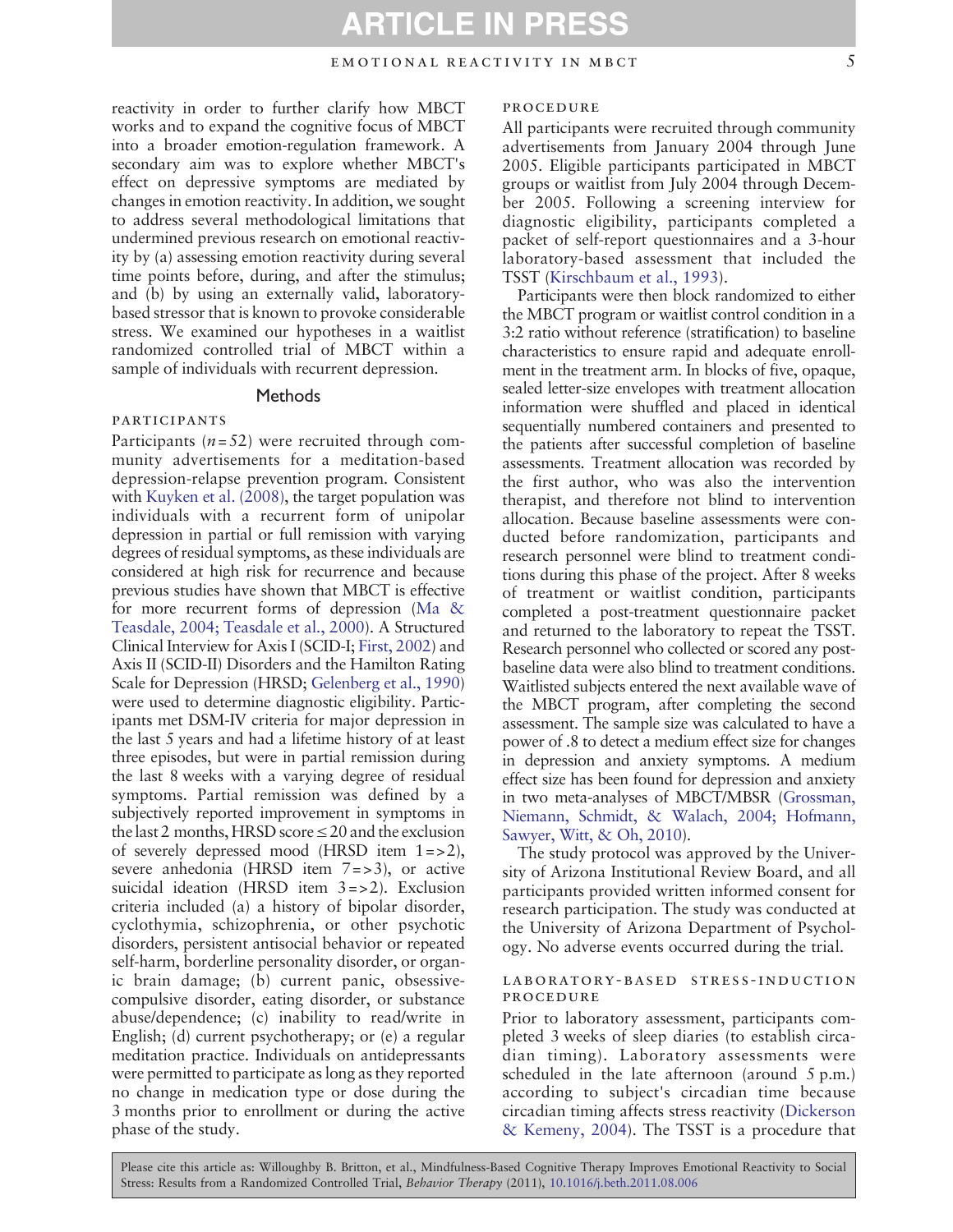#### $\delta$  britton et al.

reliably produces moderate psychological distress in laboratory settings [\(Kirschbaum et al., 1993\)](#page-13-0). In order to prompt evaluative self-focus, subjects delivered a speech in front of a one-way mirror and were told that a panel or judges were behind the mirror, evaluating their performance. The speech was made in front of a microphone, under two tripod-mounted 1,000-watt halogen stage lights, in the presence of two video cameras with feedback to a closed-circuit television. A judge in a white lab coat with a clipboard was seated directly in front of the subject and trained to give no social feedback. Participants were told that their performance was being recorded for later analysis. Subjects were given 5 minutes to prepare their speeches but were not allowed to use the notes they had prepared. The speech lasted for a full 5 minutes and was followed by a 5-minute serial subtraction task. If the subject paused, he or she was instructed to continue. At each laboratory assessment (before and after the treatment period), the Spielberger State Anxiety Inventory (STAI; [Spielberger, Gorsuch, Lushene, Vagg, & Jacobs,](#page-15-0) [1983\)](#page-15-0) was administered at five time points: (a) upon arrival in the laboratory, before the stressor (baseline); (b) immediately after the stressor with reference to anxiety levels during the stressor ("How did you feel DURING the speech?"); (c) immediately after the stressor ("How are you feeling now?"); (d) 40 minutes; and (e) 90 minutes poststressor offset. These time points were based on the chronometry of psychological and physiological reactivity to the TSST ([Dickerson & Kemeny,](#page-12-0) [2004; Kirschbaum et al., 1993; Takahashi et al.,](#page-12-0) [2005\)](#page-12-0). Subjects were not instructed to try to alter or regulate their emotional response, although many individuals will repair negative affective states spontaneously in the absence of instruction [\(Forgas &](#page-12-0) [Ciarrochi, 2002; Hemenover, Augustine, Shulman,](#page-12-0) [Tran, & Barlett, 2008](#page-12-0)).

A detailed, scripted manual of the TSST ensured consistent administration across sessions [\(Payne et al.,](#page-14-0) [2006](#page-14-0)). Pre- and post-treatment TSST protocols differed only in the speech topic and the starting and subtraction numbers for the arithmetic task. All laboratory sessions were conducted by staff members who were blind to the treatment allocation or phase of the study.

#### **MEASURES**

The SCID-I [\(First, 2002](#page-12-0)) and the SCID-II were used to assess current and past diagnostic status at entry into the study. In order to facilitate more accurate recall for past depression, participants were asked to make a list of all past depressions and bring it with them to the interview. The list included age, duration, estimated severity/impairment, and if it was associated with an identifiable stressor. Reliability for a subset of interviews (10%) had over 90% agreement with an independent clinician for the diagnosis of MDD.

#### Depression History

History of past depression was assessed during the diagnostic assessment. As described above, participants were asked to describe the symptom severity and duration of each possible episode. All participants had at least three prior lifetime episodes. In cases where participants were unsure about being sufficiently symptom free between episodes to identify distinct episodes, the number of episodes was determined, in some instances, based on the clinical judgment of the interviewer. Additionally, some patients reported a large number of short episodes, whereas others reported fewer but longer episodes. Given this ambiguity about the distinctiveness of episodes and the variability in number of months of depression between patients, past depression was operationalized as the number of months over the course of their lives that patients met diagnostic criteria for a depressive episode.

#### Depression Symptoms

Depressive symptoms were measured with the Beck Depression Inventory (BDI; [Beck, Ward,](#page-11-0) [Mendelson, Mock, & Erbaugh, 1961\)](#page-11-0) and the HRSD-24; [Gelenberg et al., 1990](#page-12-0)). The BDI is a 21 item self-report measure that assesses depressive symptomatology, with an emphasis on cognitive symptoms. The BDI is a widely used measure of depressive symptoms and has excellent psychomet-ric properties [\(Beck, Steer, & Garbin, 1988](#page-11-0);  $\alpha = .81$ pre-treatment, .90 post-treatment).

The HRSD is a widely used clinician-administered interview assessment of depressive symptomatology [\(Gelenberg et al., 1990](#page-12-0)). The HRSD and diagnostic interviews were conducted by the first author who was trained in administering the HSRD until an adequate level of reliability (>.90) with other raters of the same version was achieved. The HRSD-24 was used for screening purposes only ( $\alpha = .77$ ).

#### Emotional Reactivity to Social Stress

The STAI-Y1 [\(Spielberger et al., 1983\)](#page-15-0) is a 20-item self-report inventory where respondents rate their current levels of negative affect on a 4-point Likert scale, ranging from 1 (not at all) to 4 (very much so). The STAI was initially intended to assess anxiety, but has been more recently determined to measure a broader type of distress, a "higher-order factor of negative affect" that incorporates both anxiety (worry, distressing thoughts) and depression (dysphoric mood and negative self-appraisal; [Bieling, Antony, & Swinson, 1998; Caci, Bayle,](#page-11-0)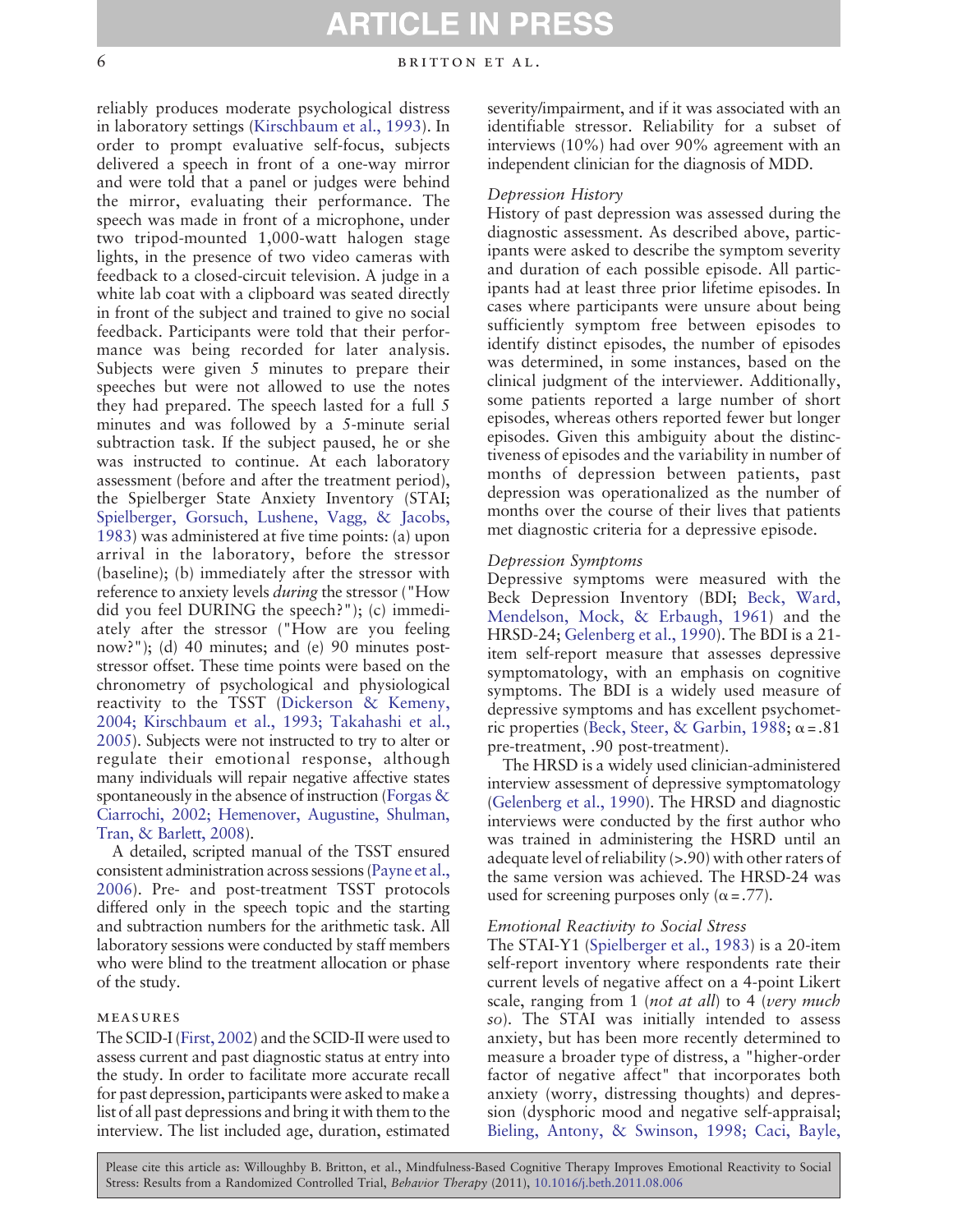#### emotional reactivity in mbct 7

[Dossios, Robert, & Boyer, 2003; Gros, Antony,](#page-11-0) [Simms, & McCabe, 2007\)](#page-11-0). The STAI-Y demonstrates good psychometric properties, including strong internal consistency (alpha coefficients range between .86 and .95) in diverse adult and adolescent samples, adequate test–retest reliability, and convergent validity. In the current sample, internal consistency ranged from .89 to .93 and the  $intractass correlation (ICC=.93) was high. Sensi$ tivity to change, as measured by effect size  $(\eta_{\rm p}^2 = .44 - 55)$ , and the standardized response mean (.99–1.1) for stress induction were high (see Manipulation Check section for details).

#### Mindfulness Meditation Practice Logs

Participants in the MBCT group kept track of their daily mindfulness meditation (MM) practice during the 8 weeks of active treatment. Diaries included information about the type of meditation, the number of minutes practiced, and use of CD/tape. Logs for the preceding week were collected at each class meeting (see [Britton et al., 2010,](#page-12-0) for details).

#### intervention

MBCT ([Segal, Teasdale, & Williams, 2004; Segal,](#page-15-0) [Williams, et al., 2002; Teasdale, 2004\)](#page-15-0) is an 8-week group-based intervention that combines principles from CBT ([Beck, Rush, Shaw, & Emery, 1979](#page-11-0)) and MBSR ([Kabat-Zinn, 1990\)](#page-13-0) using a psychoeducational and client-centered format. MBCT sessions focus on cultivating mindfulness or non-judgmental present-moment awareness of mental content and everyday activities, including sitting, lying down, breathing, walking, and other simple movements. Homework assignments consisted of practicing MM exercises with the aid of a guided audio CD and completing worksheets related to stress, automatic thoughts, and common reactions to various types of events. A session-by-session description with handouts and homework assignments is available in the MBCT manual ([Segal, Williams, et al., 2002\)](#page-15-0). Sessions were conducted by the first author who had more than 10 years (approximately 3,000 hours) of mindfulness practice experience and has received extensive training in delivery of the program through the Center for Mindfulness MBSR Instructor Certification Program at University of Massachusetts Medical School, and through MBCT training with Dr. Zindel Segal, the first author of the MBCT manual. Although treatment fidelity and adherence were not formally assessed, we have previously demonstrated that this MBCT intervention was efficacious in reducing residual depression symptoms, and increasing mindfulness (Mindful Attention Awareness Scale scores), compared to controls [\(Shahar et al., 2010](#page-15-0)).

#### statistical analysis

#### Preliminary Analysis

Before analysis, all variables were examined for normality, and no outlying cases had significant influence on the results (as assessed by Cook's distance scores). Preliminary analyses were used to describe baseline characteristics, treatment retention, and TSST manipulation checks, and to investigate any baseline group differences that might affect the main analyses.

#### Main Analysis

In order to examine the effect of the treatment on anxiety levels before and after MBCT, a  $2 \times 2 \times 5$ mixed-model ANOVA was performed. The betweengroups factor was treatment (MBCT, control), and the within-groups factors were time in relation to treatment (before treatment, after treatment) and time in relation to the TSST (before TSST, during the TSST, immediately after TSST, 40 minutes after TSST, 90 minutes after TSST). In accordance with [Hamilton and Dobson \(2002\)](#page-13-0), we controlled for initial depression in all of our analyses, by entering baseline HRSD scores as a covariate. Data were analyzed using SPSS 17.0 software. Statistical significance was set at alpha levels  $<0.05$ , twotailed. Results are reported as mean ± standard error (SE) or number/percentage unless otherwise indicated. Effect sizes were reported as partial  $\eta^2$  $(\eta_P^2; \text{small} = .01, \text{medium} = .06, \text{large} = .14; \text{Green} \&$ [Salkind, 2005](#page-12-0)).

Secondary (mediational) analysis: An SPSS Macro [\(Preacher & Hayes, 2008](#page-14-0)) was used in order to examine whether improvements in anxiety regulation (emotion reactivity) mediated the effects of MBCT on depressive symptoms. In order to conduct this analysis we first computed a mean anxiety score for each participant based on his or her anxiety scores on all five assessments during the TSST. We then computed anxiety change scores by subtracting the pre-treatment anxiety score from the post-treatment anxiety score. We also computed depression change scores by subtracting pre-treatment BDI scores from post-treatment BDI scores. Despite concerns that difference scores are unreliable, [Rogosa and Willett \(1983\)](#page-14-0) showed that change scores are reliable estimates of change when individual differences in true change do exist.

[Preacher and Hayes's \(2008\)](#page-14-0) approach is based on a bootstrapping procedure that extends [Baron](#page-11-0) [and Kenny's \(1986\)](#page-11-0) regression-based causal steps approach and the Sobel test ([Sobel, 1982\)](#page-15-0) for the significance level of indirect effect. In short, because the distribution of the indirect effect often deviates from normality, especially in small samples [\(MacKinnon, Lockwood, & Williams, 2004\)](#page-13-0), the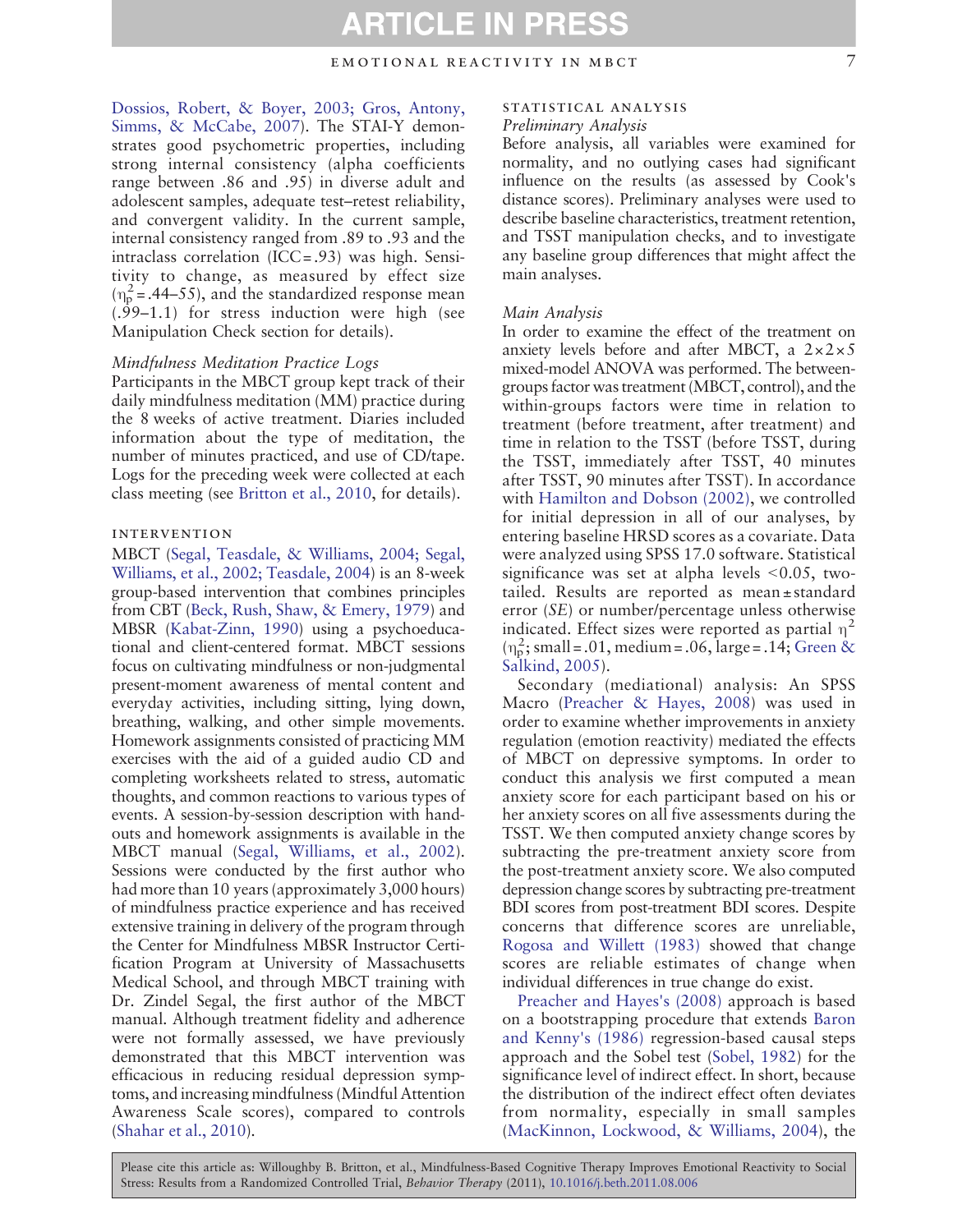### 8 britton et al.

bootstrapping approach yields more accurate 95% confidence intervals for the indirect effect.

### **Results**

### participant flow and sample characteristics

Of the 52 participants who completed baseline assessments, 23 were randomized to waitlist and 29 to MBCT. Twenty-six (90%) MBCT and 19 (82%) waitlisted participants completed all assessments (total  $n=45$ ). Of the 29 participants randomized to MBCT, three dropped out before the third class. Of the remaining 26, 25 (96.2%) attended at least seven of the eight sessions, one person attended six sessions, and all attended the all-day retreat. Figure 1 displays the participants' flowchart.

Sample characteristics by treatment group and completion status are displayed in [Table 1](#page-8-0). Treatment groups and completers versus non-completers did not differ on any variable including age, sex, use of antidepressant medications, depression severity, or previous months of depression.

### mm practice

Outside of class, the 27 completers reported engaging in formal MM practice an average of  $39.94 \pm 10$ minutes/day,  $5.2 \pm 1.2$  days/week. According to the goal of 45 minutes/day, 6 days/week of formal MM practice  $(270 \text{ minutes/week} = 100\%)$ , the mean meditation minutes across all weeks was  $76\pm24\%$ with a range of 79 to 308 minutes/week.



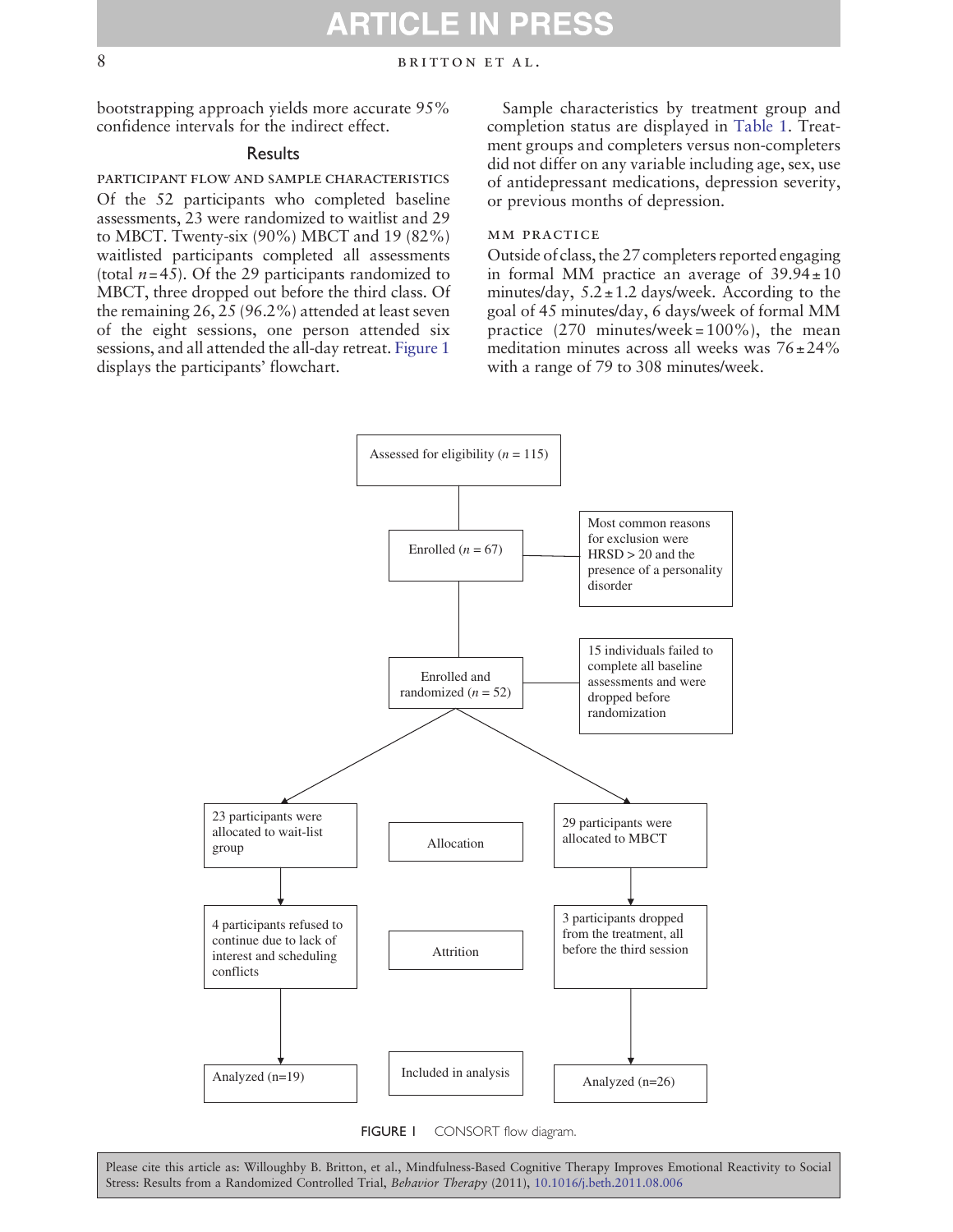### emotional reactivity in mbct 9

| Characteristic             | All $(n=52)$  |                   | Completers $(n=45)$ |                   |  |
|----------------------------|---------------|-------------------|---------------------|-------------------|--|
|                            | MBCT $(N=29)$ | Waitlist $(N=23)$ | MBCT $(N=26)$       | Waitlist $(N=19)$ |  |
| Female %                   | 79.3          | 87.0              | 76.92               | 94.74             |  |
| Age $M(SE)$                | 47.0 (1.39)   | 47.83 (2.28)      | 46.58 (1.52)        | 46.74 (2.68)      |  |
| Months depressed M         | 59.55 (7.10)  | 61.70 (8.15)      | 59.85 (7.88)        | 61.89 (8.97)      |  |
| On AD $(\%)$               | 47.7          | 52.2              | 50.00               | 57.90             |  |
| BDI <i>M</i> ( <i>SE</i> ) | 9.09(1.08)    | 9.83(1.27)        | 9.10(1.19)          | 10.16(1.4)        |  |
| HRSD $M$ (SE)              | 10.38(1.13)   | 13.17 (1.38)      | 10.50 (1.25)        | 13.32 (1.48)      |  |

<span id="page-8-0"></span>Table 1 Baseline Characteristics of MBCT and Waitlist Samples

Note. MBCT=Mindfulness-Based Cognitive Therapy; Months depressed=total number of months of previous depression across all episodes; AD=antidepressant medication; BDI=Beck Depression Inventory; HRSD=Hamilton Rating Scale for Depression.

#### manipulation check: tsst reliably induces negative affect

We conducted a series of analyses to evaluate the effectiveness of the TSST in producing negative affect/anxiety, and to assess whether repeated administration led to an attenuated response (i.e., habituation). Using the change between baseline and the report of anxiety during the speech, the TSST produced a significant increase in anxiety for all participants at both pre-,  $t(44) = 7.5$ ,  $p < .001$ ,  $\eta_{\rm p}^2 = .55$ , and post-treatment,  $t(44) = 5.9$ ,  $p < .001$ ,  $\eta_{\rm p}^2$  = .44. There was no attenuation in the peak level of anxiety produced by the TSST from pre- to posttreatment assessment (STAI score during speech at pre-treatment= $53.4 \pm 10.9$ , at post-treatment= $50.7$  $\pm$  11.12, time main effect,  $F(42) = 2.3$ ,  $p = .14$ ).

main analyses: the effect of the treatment on emotional reactivity to social stress

The ANOVA failed to find a significant three-way interaction between treatment group, time in relation to treatment, and time in relation to task, indicating that the trajectory of anxiety scores over time was similar in both MBCT and control groups (see Figure 2).

However, a significant two-way interaction between treatment and time in relation to treatment was found,  $F(1, 42) = 6.20, p < .05, \eta_p^2 = .13$ . Simple effects analyses showed that whereas average anxiety rates (collapsing across time in relation to task) decreased in the MBCT group, they did not decrease in the control group (see [Table 2\)](#page-9-0).

In order to further understand the exact manner in which MBCT decreased anxiety rates, the difference between pre-treatment anxiety and post-treatment anxiety was examined at each TSST time point for the MBCT group and the control group separately. In the control group, a significant increase in pre-speech anxiety was found, followed by non-significant differences at

each other measurement points. In contrast, in the MBCT group, no difference was found in prespeech anxiety and anxiety during the speech, but significant decreases in anxiety rates were recorded at each of the other three post-speech measurement points. Means and F values are presented in [Table 2.](#page-9-0)



FIGURE 2 Anxiety scores pre- and post-treatment displayed separately for controls (top) and MBCT (bottom). Note. MBCT = Mindfulness-Based Cognitive Therapy; STAI = Spielberger State Anxiety Inventory; TSST= Trier Social Stress Test; Base $line =$  immediately prior to the TSST; During speech  $=$  anxiety level while the TSST was occurring; Post-speech = anxiety level at the conclusion of the TSST; 40 min. = anxiety level approximately 40 minutes after the TSST had concluded; 90 min. = anxiety level approximately 90 minutes after the TSST had concluded. \*\*\*  $p < .005$ , \*\*  $p < .01$ , \*  $p < .05$ .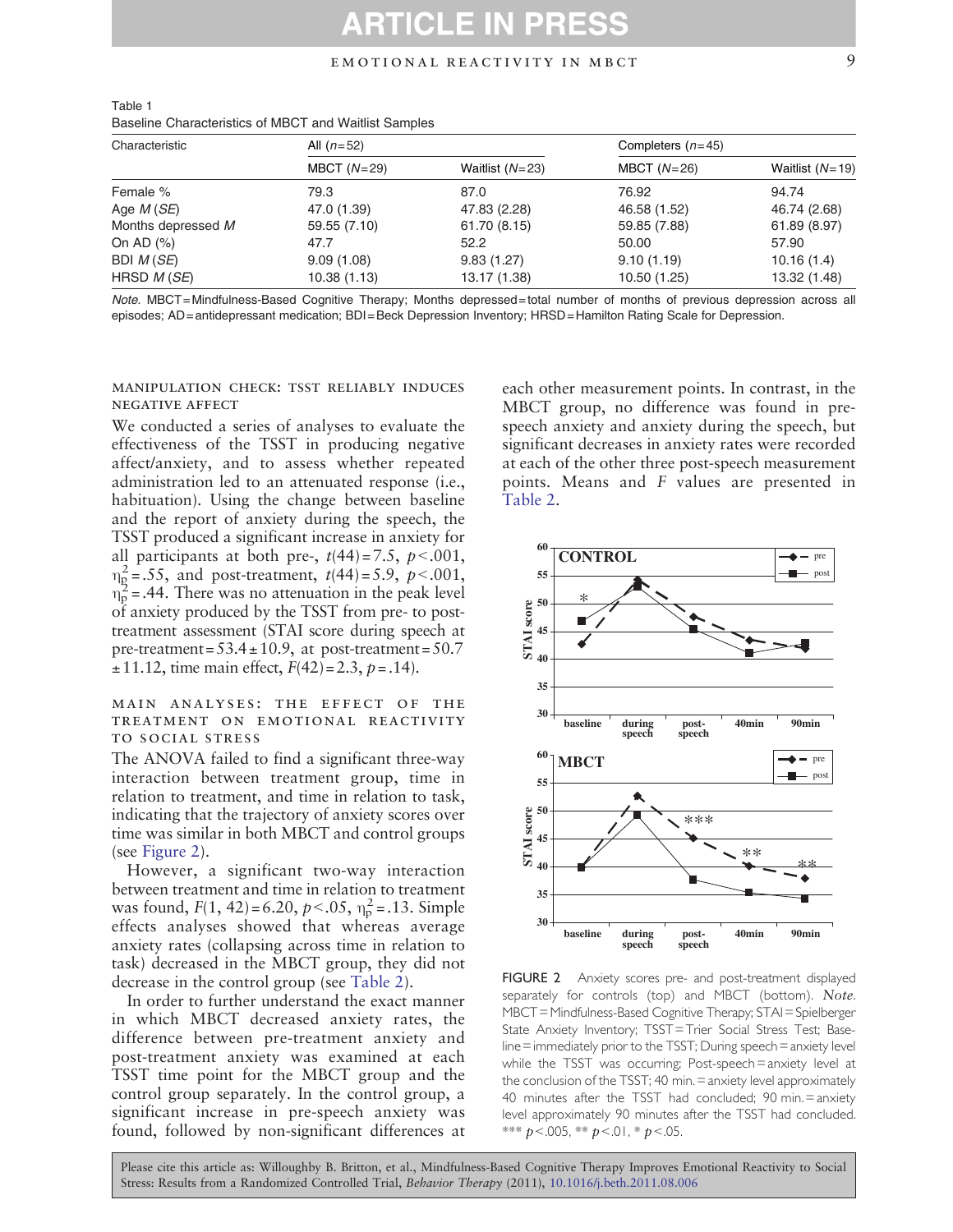### <span id="page-9-0"></span>10 **britton ET AL.**

Table 2

Mean (SE) Anxiety Levels Before, During, Immediately After, 40 Minutes After, and 90 Minutes After the TSST, as a Function of the Time of Measurement (Pre- or Post-treatment) and the Type of Treatment (MBCT, Control)

|                 | <b>MBCT</b> |         |            | Control |         |          |
|-----------------|-------------|---------|------------|---------|---------|----------|
|                 | Pre-Tx      | Post-Tx | F(1, 42)   | Pre-Tx  | Post-Tx | F(1, 42) |
| <b>Baseline</b> | 40.77       | 40.39   | 0.05       | 41.40   | 46.02   | $4.78*$  |
|                 | (1.54)      | (1.80)  |            | (1.90)  | (2.22)  |          |
| During speech   | 52.88       | 49.53   | 3.01       | 54.07   | 52.37   | 0.51     |
|                 | (2.24)      | (2.13)  |            | (2.75)  | (2.62)  |          |
| Post-speech     | 45.72       | 37.92   | 28.36***   | 46.92   | 45.02   | 0.87     |
|                 | (2.02)      | (1.80)  |            | (2.48)  | (2.21)  |          |
| 40 min.         | 40.94       | 35.44   | $11.19**$  | 42.09   | 40.89   | 0.35     |
|                 | (1.96)      | (1.52)  |            | (2.41)  | (1.87)  |          |
| 90 min.         | 38.55       | 34.46   | $8.34***$  | 40.95   | 42.63   | 0.94     |
|                 | (2.07)      | (1.88)  |            | (2.54)  | (2.31)  |          |
| Overall         | 43.77       | 39.55   | $13.57***$ | 45.04   | 45.39   | 0.06     |
|                 | (1.60)      | (1.53)  |            | (1.96)  | (1.89)  |          |

Note. MBCT=Mindfulness-Based Cognitive Therapy; TSST=Trier Social Stress Test; Pre-Tx=before treatment (week 0); Post-Tx=after treatment (week 9); Baseline= immediately prior to the TSST; During speech= anxiety level while the TSST was occurring; Postspeech= anxiety level at the conclusion of the TSST; 40 min.= anxiety level approximately 40 minutes after the TSST had concluded; 90 min. = anxiety level approximately 90 minutes after the TSST had concluded. \*\*\*  $p<.005$ , \*\*  $p<.01$ , \*  $p<.05$ .

### secondary mediational analysis

The effect of treatment on change in depression (c path) was significant ( $\beta = -0.42$ ,  $p < 0.01$ ). In addition, the effect of treatment on change in anxiety (*a* path) was marginally significant ( $\beta = -0.27$ ,  $p = 0.07$ ), and the direct effect of change in anxiety on change in depression (*b* path) was significant ( $\beta$ =.39,  $p$ <.01). When change in anxiety was taken into account, the direct effect of treatment on depression  $(c'$  path) decreased in relation to the overall effect  $(c \text{ path})$ , although it stayed significant ( $\beta = -.31$ ,  $p < .05$ ). Bootstrapped .95 confidence intervals for the mediated effect did not include zero, indicating that the indirect effect of MBCT on depressive symptoms through changes in anxiety was significant. Overall, the results suggested that improvements in anxiety regulation reliably (although partially) mediated the effects of MBCT on depressive symptoms.

### **Discussion**

This study assessed the effects of MBCT on emotional reactivity to a laboratory-based social evaluative threat in a sample with partially remitted recurrent depression. The main results were the following: MBCT was associated with an overall decrease in emotional reactivity. Overall anxiety levels (collapsed across all TSST time points) decreased significantly for theMBCT group, but not controls, when compared to pre-treatment levels. A closer examination of specific assessment points during the TSST revealed that this decreased emotional reactivity in the MBCT group was specific to the post-stressor recovery phase. The MBCT group showed an attenuation of negative affect/anxiety at all post-stressor time points compared to pre-treatment baseline, whereas post-speech anxiety levels did not change from pre-treatment among participants in the control group. Before treatment, anxiety levels in all participants remained elevated following the speech, and did not return to pre-speech baseline levels until 40 minutes after the speech had concluded. After treatment, anxiety levels in the MBCT group returned to baseline levels immediately after the speech had concluded (i.e., 40 minutes earlier than before treatment). These data suggest that MBCT training is associated with a faster affective recovery from potent negative affect-producing stressors. Furthermore, the mediational analysis showed that MBCT's positive effects on depressive symptoms was partially mediated by these improvements in anxiety regulation.

Examination of the pre-stressor time point (i.e., anticipatory anxiety before the speech) also suggests a beneficial effect of MBCT participation. The control group showed an increase in pre-speech anxiety at post-treatment compared to pre-treatment, which indicates an increased sensitization to stress in the control group in the form of more anticipatory anxiety (i.e., larger emotional response to same stressor). The MBCT group experienced similar levels of pre-speech anxiety before and after treatment, that is, they did not experience stress sensitization that the control participants experienced. These findings suggest that MBCT may help depressed patients to better regulate their anticipatory anxiety before anticipated stressors. We believe that the findings regarding better regulation of anticipatory anxiety are particularly important because anticipatory anxiety affects the intensity of response to subsequent stressors and plays an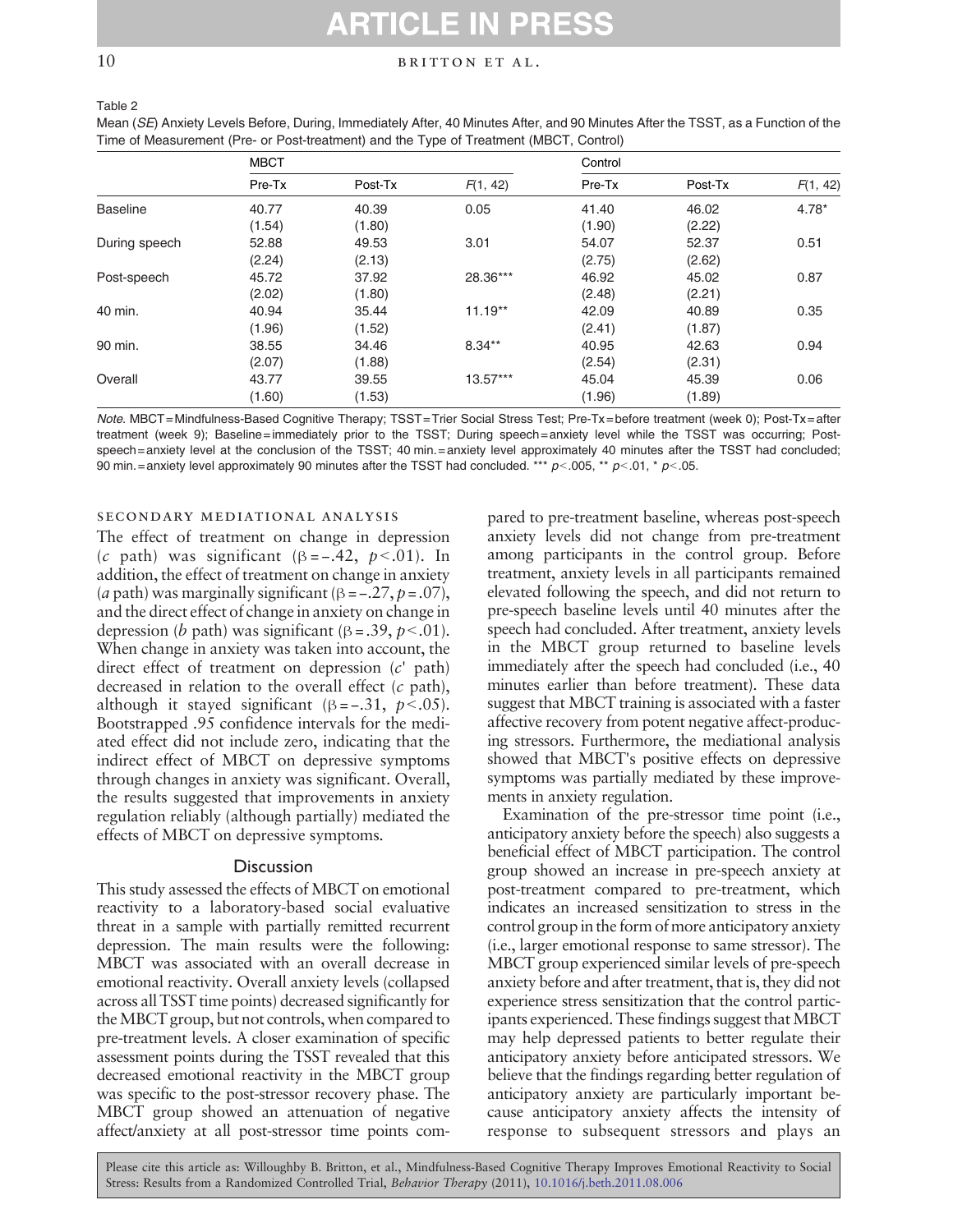#### emotional reactivity in mbct 11

important role in anxiety disorders [\(Grillon, Ameli,](#page-12-0) [Foot, & Davis, 1993](#page-12-0)) and mortality risk ([Peterson,](#page-14-0) [Seligman, Yurko, Martin, & Friedman, 1998](#page-14-0)).

Although MBCT was associated with an overall decrease in stress-related anxiety, these changes were specific to pre- and post-stressor anxiety and not anxiety during the stressor. Similarly, other studies [\(Farb et al., 2010; Kuyken et al., 2010](#page-12-0)) also found no difference in the magnitude of immediate emotional response to provocation following 8 weeks of mindfulness training or control treatment. Rather, increased duration of negative affect following a stressor, rather than the initial intensity, is associated with depression risk ([Cohen et al., 2005; Gillihan et](#page-12-0) [al., 2010\)](#page-12-0). Similarly, [Jackson et al. \(2003\)](#page-13-0) found that an affective style characteristic of depression (less leftside activation in the prefrontal cortex) was associated with increased emotion reactivity *after* picture presentation but not during picture presentation. This is consistent with the idea that emotional reactions to stress, including negative affect and physiological arousal, are adaptive (up to a point) and need not be eliminated ([Mayne, 2001; McEwen & Seeman,](#page-14-0) [1999\)](#page-14-0). Rapid recovery after the stressor has passed is also adaptive, as prolonged arousal and negative affect can deplete the organism's resources and increase risk for depression. Our data suggest that mindfulness training may exert a nuanced effect that is specific to the horizontal time course (chronometry) rather than a generalized suppression or blunting of the intensity or amplitude of emotional responses [\(Taylor et al., 2011\)](#page-15-0).

These data have clinical relevance for the treatment of depression specifically, for the treatment of conditions where poor affect regulation is a central target (addictions), and for mindfulness and meditationbased interventions in general. In depression, the potentiation or prolongation of negative affect, which may be indicative of poor prefrontal control of the amygdala, and/or activation of negative cognitive schemas (cognitive reactivity; [De Raedt & Koster,](#page-12-0) [2010\)](#page-12-0) is associated with higher likelihood of current and future depression as well as poor treatment response ([Cohen et al., 2005, 2008; Myin-Germeys](#page-12-0) [et al., 2003; Pine et al., 2001](#page-12-0)) and is therefore a central treatment target. Our data suggests that MBCT can effectively target such reactivity and that this effect at least partially mediates improvement in residual depressive symptoms that reliably predicts relapse.

In addition to depression, a broad range of emotional disturbances characterized by persistent negative affect are associated with poor emotional regulation, high emotional reactivity, and/or poor prefrontal control ([Baxter et al., 1989; Bench,](#page-11-0) [Friston, Brown, Frackowiak, & Dolan, 1993;](#page-11-0) [Clark, Chamberlain, & Sahakian, 2009;](#page-11-0) [Couyoumdjian et al., 2009; Hemenover, 2003;](#page-11-0) [Mayberg et al., 1999; Meyer et al., 2004; Siegle &](#page-11-0) [Hasselmo, 2002\)](#page-11-0). It has been proposed that the broad therapeutic effects of mindfulness meditation are mediated by strengthening prefrontal attention and emotion-regulation systems [\(Chambers et al.,](#page-12-0) [2009; Creswell et al., 2007; Davidson & Lutz, 2008;](#page-12-0) [Hofmann & Asmundson, 2008; Teasdale et al.,](#page-12-0) [1995; Way et al., 2010](#page-12-0)). [Davidson \(2003\)](#page-12-0) hypothesized that the greater prefrontal control of the amygdala [\(Brefczynski-Lewis et al., 2007; Creswell](#page-11-0) [et al., 2007; Farb et al., 2007; Goldin & Gross, 2010;](#page-11-0) [Taylor et al., 2011; Way et al., 2010](#page-11-0)), or the decoupling from self-referential elaboration [\(Farb](#page-12-0) [et al., 2007, 2010; Grant et al., 2011; Taylor et al.,](#page-12-0) [2011](#page-12-0)) would result in greater capacity to regulate negative emotion and specifically "to decrease the duration of negative affect once it arises" (p. 662), in other words, hasten affective recovery.

Excessive identification with the negative emotion should result in a perseveration or lingering of the negative affect, following the offset of the acute elicitor. We might thus expect that the largest temporal region during which a transformation in the affective reaction might occur is in the post-stimulus recovery period following the offset of a negative stimulus. In other words, meditation training should speed the recovery following the offset of a negative stimulus. [\(Davidson, 2010, p. 10\)](#page-12-0).

The findings from this study add to the growing support for these emotion-regulation models of mindfulness, and integrate MBCT for depression within larger affective neuroscience models of meditation.

#### strengths and limitations

This study is the first to use a potent, standardized laboratory-based social evaluative stressor before and after a randomized controlled trial of MBCT in a depressed population. This study also addressed the emotional component of MBCT's theoretical framework, which may have broader applications than a depression-specific cognitive reactivity focus. At the same time, although the current study demonstrates that MBCT reduces emotional reactivity, it does not address the mechanism of action, or how this reduction is accomplished. It is hypothesized that this therapeutic target is achieved through teaching patients to hold their thoughts and feelings in awareness while adopting a patient, compassionate, and non-judgmental attitude toward these feelings. [Kuyken et al. \(2010\)](#page-13-0) findings that self-compassion mediates MBCT's effects on outcome support this hypothesis. Because MBCT uses a variety of meditative techniques, it is difficult to sort out which techniques are related to which outcomes, so future studies may also want to consider dismantling designs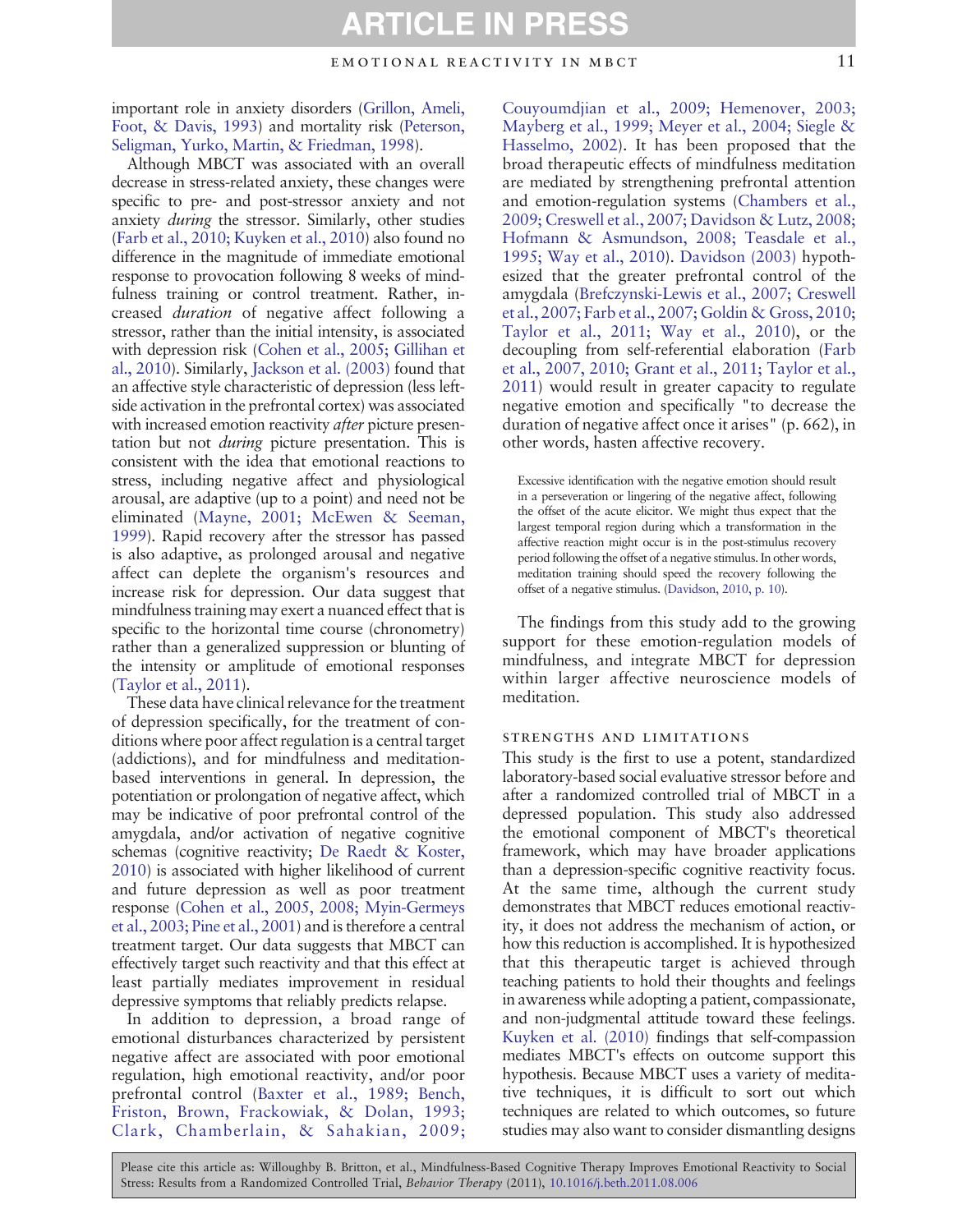### <span id="page-11-0"></span>[\(Kuyken et al., 2010; Murphy, Cooper, Hollon, &](#page-13-0) [Fairburn, 2009](#page-13-0)).

The present study has several other limitations, most notably the small sample size and the limited statistical power. The specificity of the sample (partially remitted recurrent depression) is both a strength and a limitation: Individuals with three or more episodes and residual symptoms represent the population that most benefits from MBCT ([Ma &](#page-13-0) [Teasdale, 2004; Teasdale et al., 2000\)](#page-13-0) as well as those at highest risk for recurrence. However, the high number of exclusion criteria may limit the ability to generalize to more severely depressed samples or other clinical populations. The use of an 8-week mindfulness course limits the ability to speculate on the effects of other forms of meditation or the effects of longer durations of training. The classic limitations of a waitlist control design include the possibility of expectancy effects and differential attrition. While the MBCT group's previously reported increase in mindfulness and improvement in depression is consistent with other studies where high-quality MBCT was administered, checks on competency [\(Crane,](#page-12-0) [Kuyken, Hastings, Rothwell & Williams, 2010](#page-12-0)) and adherence [\(Segal et al., 2002\)](#page-15-0) should be included in future research to ensure treatment fidelity.

Because self-report measures, like the STAI, are sensitive to bias and demand characteristics, use of objective measures would lend convergent validity to these findings. Furthermore, use of continuous, rather than repeated, measures would yield more fine-grained information about the time course of affective responding.While the current study suggests that MBCT decreases emotional reactivity to social stress, the clinical significance is unknown. Given that prolonged negative affect in response to stress is a marker of depression vulnerability [\(Cohen et al.,](#page-12-0) [2005; Gillihan et al., 2010\)](#page-12-0) and treatment response [\(Cohen et al., 2008; Davidson et al., 2002](#page-12-0)), future research should investigate whether this decreased emotional reactivity predicts relapse/sustained recovery from depression, as well as the relationship between and the respective contributions of cognitive and emotional reactivity, using appropriate designs [\(Kazdin, 2007; Kraemer, Kiernan, Essex, & Kupfer,](#page-13-0) [2008; Kraemer, Wilson, Fairburn, & Agras, 2002\)](#page-13-0).

#### **Conclusion**

In conclusion, this study suggests that mindfulness meditation training is associated with decreased emotional reactivity in the face of a negative affectproducing stressor and that this improvement in emotional reactivity is at least partially responsible for the program's effect on depressive symptoms. By providing evidence of faster affective recovery in a (stress-sensitive) chronically depressed sample, this study strengthens the empirical basis for applying mindfulness-based approaches to depressed samples, as well as other conditions with poor affect regulation.

#### References

- Abramson, L., Alloy, L., Hogan, M., Whitehouse, W., Donovan, P., Rose, D., . . . Raniere, D. (1999). Cognitive vulnerability to depression: Theory and evidence. Journal of Cognitive Psychotherapy, 13, 5–20.
- Arch, J. J., & Craske, M. G. (2006). Mechanisms of mindfulness: Emotion regulation following a focused breathing induction. Behaviour Research and Therapy, 44, 1849–1858.
- Arch, J. J., & Craske, M. G. (2010). Laboratory stressors in clinically anxious and non-anxious individuals: The moderating role of mindfulness. Behaviour Research and Therapy, 48, 495–505.
- Baer, R. A., Fischer, S., & Huss, D. B. (2005). Mindfulnessbased cognitive therapy applied to binge eating: A case study. Cognitive and Behavioral Practice, 12, 351–358.
- Barnes, V. A., Treiber, F. A., & Davis, H. (2001). Impact of transcendental meditation on cardiovascular function at rest and during acute stress in adolescents with high normal blood pressure. Journal of Psychosomatic Research, 51, 597–605.
- Barnhofer, T., Crane, C., Hargus, E., Amarasinghe, M., Winder, R., & Williams, J. M. (2009). Mindfulness-based cognitive therapy as a treatment for chronic depression: A preliminary study. Behaviour Research and Therapy, 47, 366–373.
- Baron, R. M., & Kenny, D. A. (1986). The moderator–mediator variable distinction in social psychological research: Conceptual, strategic and statistical considerations. Journal of Personality and Social Psychology, 51, 1173–1182.
- Baxter, L. R., Jr., Schwartz, J. M., Phelps, M. E., Mazziotta, J. C., Guze, B. H., Selin, C. E., . . . Sumida, R. M. (1989). Reduction of prefrontal cortex glucose metabolism common to three types of depression. Archives of General Psychiatry, 46, 243–250.
- Beck, A. (1987). Cognitive models of depression. Journal of Cognitive Psychotherapy: An International Quarterly, 1, 5–37.
- Beck, A., Steer, R., & Garbin, M. (1988). Psychometric properties of the Beck Depression Inventory: Twenty-five years of evaluation. Clinical Psychology Review, 8, 77–100.
- Beck, A. T., Rush, A. J., Shaw, B. E., & Emery, G. (1979). Cognitive Therapy of Depression. New York: Guilford Press.
- Beck, A. T., Ward, C. H., Mendelson, M., Mock, J., & Erbaugh, J. (1961). An inventory for measuring depression. Archives of General Psychiatry, 4, 561–571.
- Bench, C. J., Friston, K. J., Brown, R. G., Frackowiak, R. S., & Dolan, R. J. (1993). Regional cerebral blood flow in depression measured by positron emission tomography: The relationship with clinical dimensions. Psychological Medicine, 23, 579–590.
- Bieling, P. J., Antony, M. M., & Swinson, R. P. (1998). The State-Trait Anxiety Inventory, trait version: Structure and content re-examined. Behaviour Research and Therapy, 36, 777–788.
- Blazer, D. G., Kessler, R. C., McGonagle, K. A., & Swartz, M. S. (1994). The prevalence and distribution of major depression in a national community sample: The national comorbidity survey. American Journal of Psychiatry, 151, 979–986.
- Brefczynski-Lewis, J. A., Lutz, A., Schaefer, H. S., Levinson, D. B., & Davidson, R. J. (2007). Neural correlates of attentional expertise in long-term meditation practitioners. Proceedings of the National Academy of Sciences USA, 104, 11483–11488.
- Brewer, J. A., Sinha, R., Chen, J. A., Michalsen, R. N., Babuscio, T. A., Nich, C., . . . Rounsaville, B. J. (2009).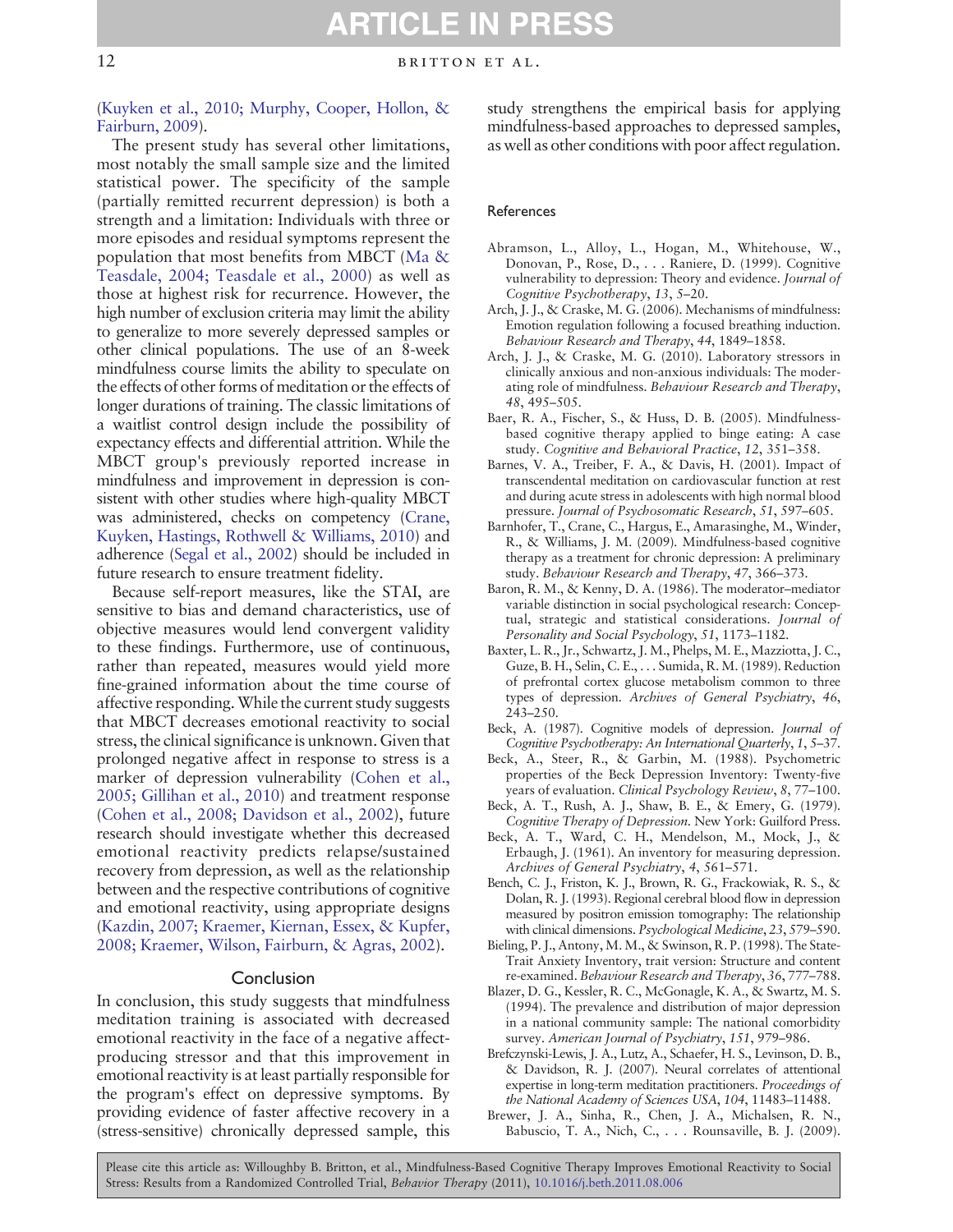<span id="page-12-0"></span>Mindfulness training and stress reactivity in substance abuse: Results from a randomized, controlled stage I pilot study. Substance Abuse, 30, 306–317.

- Britton, W. B., Haynes, P. L., Fridel, K. W., & Bootzin, R. R. (2010). Polysomnographic and subjective measures of sleep continuity before and after mindfulness-based cognitive therapy in partially remitted depression. Psychosomatic Medicine, 72, 539–548.
- Broderick, P. (2005). Mindfulness and coping with dysphoric mood: Contrasts with rumination and distraction. Cognitive Therapy and Research, 29, 501–510.
- Caci, H., Bayle, F. J., Dossios, C., Robert, P., & Boyer, P. (2003). The Spielberger Trait Anxiety Inventory measures more than anxiety. European Psychiatry, 18, 394–400.
- Campbell-Sills, L., Barlow, D., Brown, T., & Hofmann, S. (2006). Effects of suppression and acceptance on emotional responses of individuals with anxiety and mood disorders. Behaviour Research and Therapy, 44, 1251–1263.
- Carlson, L. E., Speca, M., Faris, P., & Patel, K. D. (2007). One year pre–post intervention follow-up of psychological, immune, endocrine and blood pressure outcomes of mindfulness-based stress reduction (MBSR) in breast and prostate cancer outpatients. Brain Behavior and Immunity, 21, 1038–1049.
- Chambers, R., Gullone, E., & Allen, N. B. (2009).Mindful emotion regulation: An integrative review. Clinical Psychology Review, 29, 560–572.
- Clark, L., Chamberlain, S. R., & Sahakian, B. J. (2009). Neurocognitive mechanisms in depression: Implications for treatment. Annual Review of Neuroscience, 32, 57–74.
- Cohen, L. H., Gunthert, K. C., Butler, A. C., O'Neill, S. C., & Tolpin, L. H. (2005). Daily affective reactivity as a prospective predictor of depressive symptoms. Journal of Personality, 73, 1687–1713.
- Cohen, L. H., Gunthert, K. C., Butler, A. C., Parrish, B. P., Wenze, S. J., & Beck, J. S. (2008). Negative affective spillover from daily events predicts early response to cognitive therapy for depression. Journal of Consulting and Clinical Psychology, 76, 955–965.
- Couyoumdjian, A., Sdoia, S., Tempesta, D., Curcio, G., Rastellini, E., . . . Ferrara, M. (2009). The effects of sleep and sleep deprivation on task-switching performance. Journal of Sleep Research, 19, 64–70.
- Crane, R., Kuyken, W., Hastings, R. P., Rothwell, N., & Williams, J. M. G. (2010). Training teachers to deliver mindfulness-based interventions: Learning from the UK experience. Mindfulness, 1, 74–86.
- Creswell, J., Way, B., Eisenberger, N., & Lieberman, M. (2007). Neural correlates of dispositional mindfulness during affect labeling. Psychosomatic Medicine, 69, 560–565.
- Dakwar, E., & Levin, F. R. (2009). The emerging role of meditation in addressing psychiatric illness, with a focus on substance use disorders. Harvard Review of Psychiatry, 17, 254–267.
- Davidson, R., & Lutz, A. (2008). Buddha's brain: Neuroplasticity and meditation. IEEE Signal Processing, 25, 171–174.
- Davidson, R. J. (2003). Affective neuroscience and psychophysiology: Toward a synthesis. Psychophysiology, 40, 655–665.
- Davidson, R. J. (2010). Empirical explorations of mindfulness: Conceptual and methodological conundrums. Emotion, 10, 8–11.
- Davidson, R. J., Jackson, D. C., & Kalin, N. H. (2000). Emotion, plasticity, context, and regulation: Perspectives from affective neuroscience. Psychological Bulletin, 126, 890–909.
- Davidson, R. J., Pizzagalli, D., Nitschke, J. B., & Putnam, K. M. (2002). Depression, perspectives from affective neuroscience. Annual Review of Psychology, 53, 545–574.
- De Raedt, R., & Koster, E. (2010). Understanding vulnerability for depression from a cognitive neuroscience perspective: A

reappraisal of attentional factors and a new conceptual framework. Cognitive, Affective, and Behavioral Neuroscience, 10, 50–70.

- Dickerson, S. S., & Kemeny, M. E. (2004). Acute stressors and cortisol responses: A theoretical integration and synthesis of laboratory research. Psychological Bulletin, 130, 355–391.
- Drevets, W. C. (2001). Neuroimaging and neuropathological studies of depression: Implications for the cognitive-emotional features of mood disorders. Current Opinion in Neurobiology, 11, 240–249.
- Eisendrath, S. J., Delucchi, K., Bitner, R., Fenimore, P., Smit, M., & McLane, M. (2008). Mindfulness-based cognitive therapy for treatment-resistant depression: A pilot study. Psychotherapy and Psychosomatics, 77, 319–320.
- Erisman, S. M., & Roemer, L. (2010). A preliminary investigation of the effects of experimentally induced mindfulness on emotional responding to film clips. Emotion, 10, 72–82.
- Evans, S., Ferrando, S., Findler, M., Stowell, C., Smart, C., & Haglin, D. (2008). Mindfulness-based cognitive therapy for generalized anxiety disorder. Journal of Anxiety Disorders, 22, 716–721.
- Farb, N. A., Anderson, A. K., Mayberg, H., Bean, J., McKeon, D., & Segal, Z. V. (2010). Minding one's emotions: Mindfulness training alters the neural expression of sadness. Emotion, 10, 25–33.
- Farb, N. A., Segal, Z. V., Mayberg, H., Bean, J., McKeon, D., Fatima, Z., & Anderson, A. (2007). Attending to the present: Mindfulness meditation reveals distinct neural modes of selfreference. Social Cognitive and Affective Neuroscience, 2, 313–322.
- Finucane, A., & Mercer, S. W. (2006). An exploratory mixed methods study of the acceptability and effectiveness of mindfulness-based cognitive therapy for patients with active depression and anxiety in primary care. BMC Psychiatry, 6, 14.
- First, M. (2002). Structured Clinical Interview for DSM-IV-TR Axis I Disorders, Research Version, Patient Edition (SCID-I/P). New York: Biometrics Research, New York State Psychiatric Institute.
- Foley, E., Baillie, A., Huxter, M., Price, M., & Sinclair, E. (2010). Mindfulness-based cognitive therapy for individuals whose lives have been affected by cancer: A randomized controlled trial. Journal of Consulting and Clinical Psychology, 78, 72–79.
- Forgas, J., & Ciarrochi, J. (2002). On managing moods: Evidence for the role of homeostatic cognitive strategies in affect regulation. Personality and Social Psychology Bulletin, 28, 336–345.
- Gelenberg, A. J., Wojcik, J. D., Falk, W. E., Baldessarini, R. J., Zeisel, S. H., Schoenfeld, D., & Mok, G. S. (1990). Tyrosine for depression: A double-blind trial. Journal of Affective Disorders, 19, 125–132.
- Gillihan, S., Rao, H., Wang, J., Detre, J., Breland, J., Sankoorikal, G., . . . Farah, M. (2010). Serotonin transporter genotype modulates amygdala activity during mood regulation. Social Cognitive and Affective Neuroscience, 5, 1–10.
- Goldin, P. R., & Gross, J. J. (2010). Effects of mindfulnessbased stress reduction (MBSR) on emotion regulation in social anxiety disorder. Emotion, 10, 83–91.
- Grant, J. A., Courtemanche, J., & Rainville, P. (2011). A nonelaborative mental stance and decoupling of executive and pain-related cortices predicts low pain sensitivity in Zen meditators. Pain, 152, 150–156.
- Green, S., & Salkind, N. (2005). Using SPSS for Windows and Macintosh: Analyzing and understanding data (4th ed.). Upper Saddle River, NJ: Pearson Education.
- Grillon, C., Ameli, R., Foot, M., & Davis, M. (1993). Fearpotentiated startle: Relationship to the level of state/trait

Please cite this article as: Willoughby B. Britton, et al., Mindfulness-Based Cognitive Therapy Improves Emotional Reactivity to Social Stress: Results from a Randomized Controlled Trial, Behavior Therapy (2011), [10.1016/j.beth.2011.08.006](http://dx.doi.org/10.1016/j.beth.2011.08.006)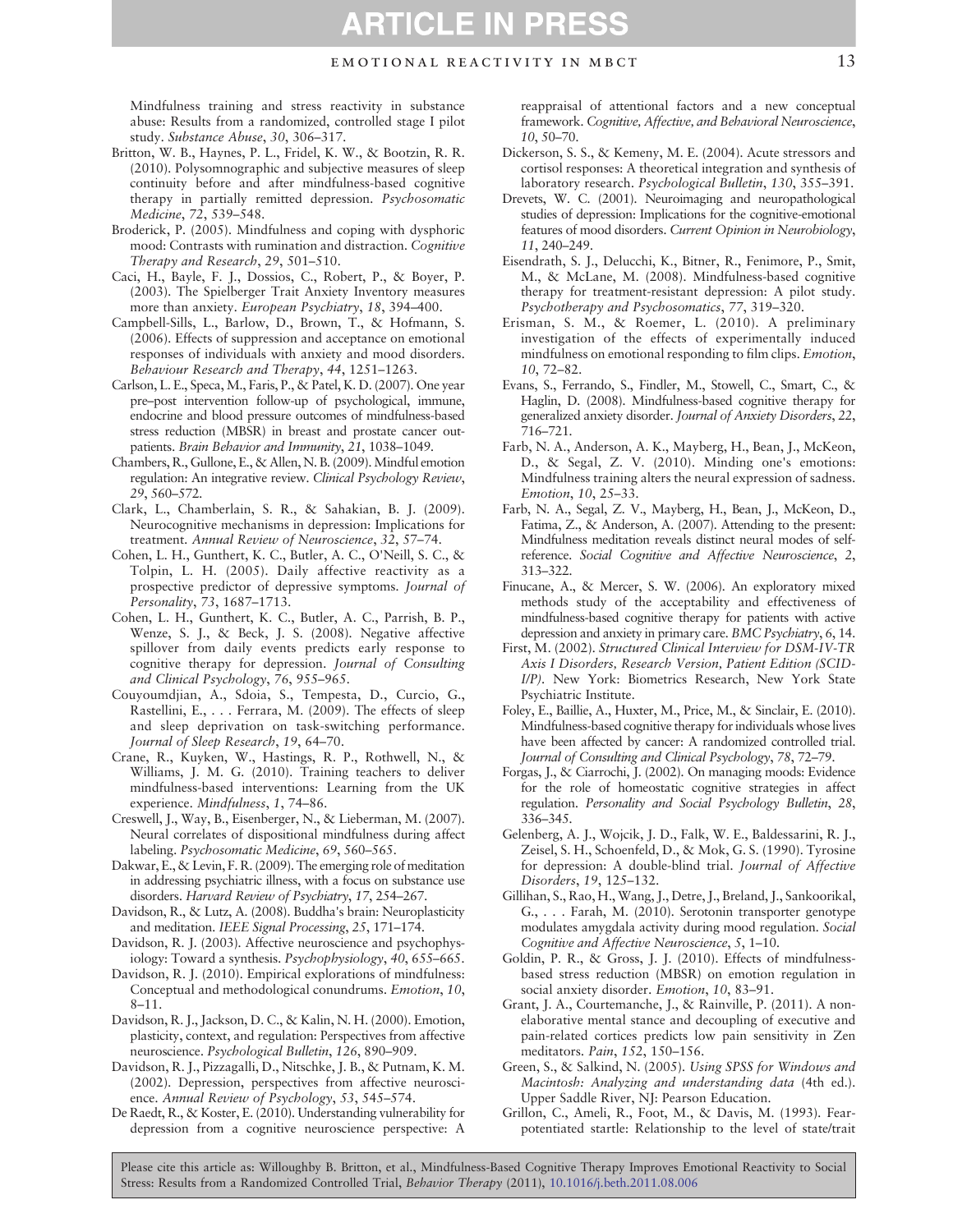<span id="page-13-0"></span>anxiety in healthy subjects. Biological Psychiatry, 33, 566–574.

- Gros, D. F., Antony, M. M., Simms, L. J., & McCabe, R. E. (2007). Psychometric properties of the State-Trait Inventory for Cognitive and Somatic Anxiety (STICSA): Comparison to the State-Trait Anxiety Inventory (STAI). Psychological Assessment, 19, 369–381.
- Grossman, P., Niemann, L., Schmidt, S., & Walach, H. (2004). Mindfulness-based stress reduction and health benefits. A meta-analysis. Journal of Psychosomatic Research, 57, 35–43.
- Gunthert, K., Cohen, L., Butler, A., & Beck, J. (2007). Depression and next-day spillover of negative mood and depressive cognitions following interpersonal stress. Cognitive Therapy and Research, 31, 521–532.
- Hamilton, K. E., & Dobson, K. S. (2002). Cognitive therapy of depression: Pre-treatment patient predictors of outcome. Clinical Psychology Review, 22, 875–893.
- Hammen, C. (2005). Stress and depression. Annual Review of Clinical Psychology, 1, 293–319.
- Hankin, B. L. (2008). Cognitive vulnerability-stress model of depression during adolescence: Investigating depressive symptom specificity in a multi-wave prospective study. Journal of Abnormal Child Psychology, 36, 999–1014.
- Hankin, B. L., & Abramson, L. Y. (2001). Development of gender differences in depression: An elaborated cognitive vulnerability-transactional stress theory. Psychological Bulletin, 127, 773–796.
- Hemenover, S. H. (2003). Individual differences in rate of affect change: Studies in affective chronometry. Journal of Personality and Social Psychology, 85, 121–131.
- Hemenover, S. H., Augustine, A. A., Shulman, T., Tran, T. Q., & Barlett, C. P. (2008). Individual differences in negative affect repair. Emotion, 8, 468–478.
- Hofmann, S. G., & Asmundson, G. J. (2008). Acceptance and mindfulness-based therapy: New wave or old hat? Clinical Psychology Review, 28, 1–16.
- Hofmann, S. G., Sawyer, A. T., Witt, A. A., & Oh, D. (2010). The effect of mindfulness-based therapy on anxiety and depression: A meta-analytic review. Journal of Consulting and Clinical Psychology, 78, 169–183.
- Ingram, R., Miranda, J., & Segal, Z. (1998). Proximal and distal perspectives: An integrative approach to cognitive vulnerability. In R. Ingram, J. Miranda, & Z. Segal (Eds.), Cognitive vulnerability to depression (pp. 226–265). New York: Guilford Press.
- Jackson, D. C., Mueller, C. J., Dolski, I., Dalton, K. M., Nitschke, J. B., Urry, H. L., . . . Davidson, R. (2003). Now you feel it, now you don't: Frontal brain electrical asymmetry and individual differences in emotion regulation. Psychological Science, 14, 612–617.
- Johnstone, T., van Reekum, C. M., Urry, H. L., Kalin, N. H., & Davidson, R. J. (2007). Failure to regulate: Counterproductive recruitment of top-down prefrontal–subcortical circuitry in major depression. Journal of Neuroscience, 27, 8877–8884.
- Judd, L. L. (1997). The clinical course of unipolar major depressive disorders. Archives of General Psychiatry, 54, 989–991.
- Kabat-Zinn, J. (1990). Full catastrophe living: Using the wisdom of your body and mind to face stress, pain and illness. New York: Delacorte Press.
- Kaviani, H., Javaheri, F., & Hatami, N. (2011). Mindfulnessbased cognitive therapy (MBCT) reduces depression and anxiety induced by real stressful setting in non-clinical population. International Journal of Psychology and Psychological Therapy, 11, 285–296.
- Kazdin, A. E. (2007). Mediators and mechanisms of change in psychotherapy research. Annual Review of Clinical Psychology, 3, 1–27.
- Kendler, K. S., Thornton, L. M., & Gardner, C. O. (2000). Stressful life events and previous episodes in the etiology of major depression in women: An evaluation of the "kindling" hypothesis. American Journal of Psychiatry, 157, 1243–1251.
- Kenny, M. A., & Williams, J. M. (2007). Treatment-resistant depressed patients show a good response to mindfulness-based cognitive therapy. Behaviour Research and Therapy, 45, 617–625.
- Kessler, R. C., Chiu, W. T., Demler, O., Merikangas, K. R., & Walters, E. E. (2005). Prevalence, severity, and comorbidity of 12-month DSM-IV disorders in the National Comorbidity Survey Replication. Archives of General Psychiatry, 62, 617–627.
- Kim, Y.W., Lee, S. H., Choi, T. K., Suh, S. Y., Kim, B., Kim, C.M., . . .Yook, K. -H. (2009). Effectiveness of mindfulness-based cognitive therapy as an adjuvant to pharmacotherapy in patients with panic disorder or generalized anxiety disorder. Depression and Anxiety, 26, 601–606.
- Kingston, T., Dooley, B., Bates, A., Lawlor, E., & Malone, K. (2007). Mindfulness-based cognitive therapy for residual depressive symptoms. Psychology and Psychotherapy, 80, 193–203.
- Kirschbaum, C., Pirke, K. M., & HellHammer, D. H. (1993). The Trier Social Stress Test: A tool for investigating psychobiological stress response in a laboratory setting. Neuropsychobiology, 28, 76–81.
- Kraemer, H., Kiernan, M., Essex, M., & Kupfer, D. (2008). How and why criteria defining moderators and mediators differ between the Baron & Kenny and MacArthur approaches. Health Psychology, 27, S101–S108.
- Kraemer, H., Wilson, T., Fairburn, C., & Agras, W. (2002). Mediators and moderators of treatment effects in randomized clinical trials. Archives of General Psychiatry, 59, 877–883.
- Kuehner, C., Huffziger, S., & Liebsch, K. (2009). Rumination, distraction and mindful self-focus: Effects on mood, dysfunctional attitudes and cortisol stress response. Psychological Medicine, 39, 219–228.
- Kuyken, W., Byford, S., Taylor, R. S., Watkins, E., Holden, E., White, K., . . . Teasdale, J. D. (2008). Mindfulness-based cognitive therapy to prevent relapse in recurrent depression. Journal of Consulting and Clinical Psychology, 76, 966–978.
- Kuyken, W., Watkins, E., Holden, E., White, K., Taylor, R. S., Byford, S., . . . Dalgleish, T. (2010). How does mindfulnessbased cognitive therapy work? Behaviour Research and Therapy, 48, 1105–1112.
- Leary, M. (2004). The sociometer, self-esteem, and the regulation of interpersonal behavior. In R. Baumeister & K. Vohs (Eds.), Handbook of self-regulation. New York: Guilford Press.
- Lovas, D. A., & Barsky, A. J. (2010). Mindfulness-based cognitive therapy for hypochondriasis, or severe health anxiety: A pilot study. Journal of Anxiety Disorders, 24, 931–935.
- Ma, S. H., & Teasdale, J. D. (2004). Mindfulness-based cognitive therapy for depression: Replication and exploration of differential relapse prevention effects. Journal of Consulting and Clinical Psychology, 72, 31–40.
- MacKinnon, D. P., Lockwood, C. M., & Williams, J. (2004). Confidence limits for the indirect effect: Distribution of the product and resampling methods. Multivariate Behavioral Research, 39, 99–128.
- Maclean, C., Walton, K., Wenneberg, S., Levitsky, D., Mandarino, J., Waziri, R., & Schneider, R. H. (1994). Altered responses of cortisol, GH, TSH and testosterone in acute stress after four months' practice of transcendental meditation (TM). Annals of NY Academy of Sciences, 746, 381–384.

Please cite this article as: Willoughby B. Britton, et al., Mindfulness-Based Cognitive Therapy Improves Emotional Reactivity to Social Stress: Results from a Randomized Controlled Trial, Behavior Therapy (2011), [10.1016/j.beth.2011.08.006](http://dx.doi.org/10.1016/j.beth.2011.08.006)

# **ARTICLE IN PRESS**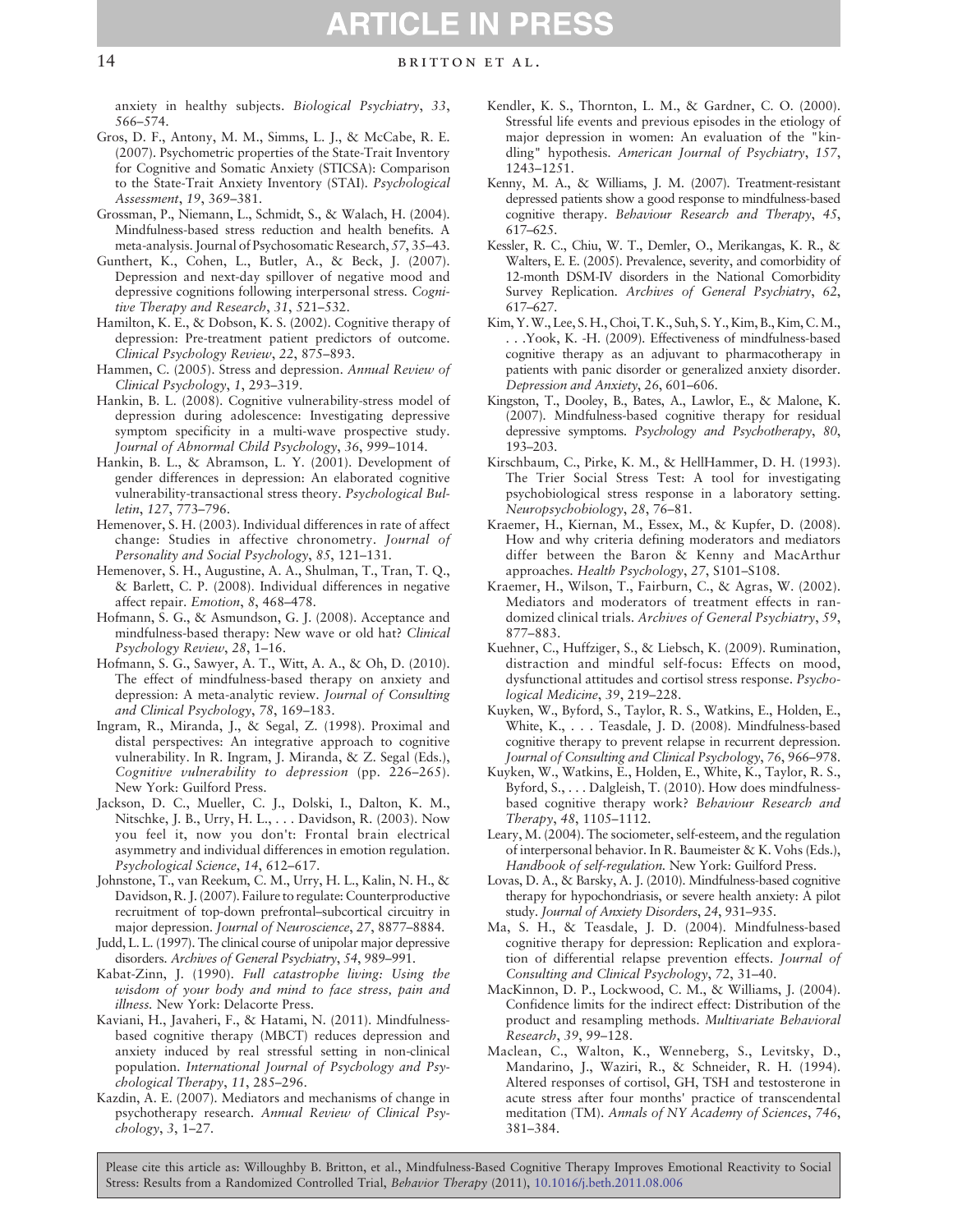#### emotional reactivity in mbct 15

- <span id="page-14-0"></span>Manicavasgar, V., Parker, G., & Perich, T. (in press). Mindfulness-based cognitive therapy vs cognitive behaviour therapy as a treatment for non-melancholic depression. Journal of Affective Disorders.
- Mayberg, H. S., Liotti, M., Brannan, S. K., McGinnis, S., Mahurin, R. K., Jerabek, P. A., . . . Fox, P. (1999). Reciprocal limbic-cortical function and negative mood: Converging PET findings in depression and normal sadness. American Journal of Psychiatry, 156, 675–682.
- Mayne, T. (2001). Emotions and health. In T. Mayne, & G. Bonnano (Eds.), Emotions: Current issue and frequent directions (pp. 361–397). New York: Guilford Press.
- McEwen, B., & Seeman, T. (1999). Protecting and damaging effects of mediators of stress: Elaborating and testing the concepts of allostasis and allostatic load. In N. Adler, M. Marmot, B. McEwen, & J. Stewart (Eds.), Socioeconomic status and health in industrial nations: Social, psychological, and biological pathways (pp. 30–47). New York: New York Academy of Sciences.
- McKee, L., Zvolensky, M. J., Solomon, S., Bernstein, A., & Leen-Feldner, E. (2007). Emotional-vulnerability and mindfulness: A preliminary test of associations among negative affectivity, anxiety sensitivity, and mindfulness skills. Cognitive Behaviour Therapy, 36, 91–101.
- Meyer, S. E., Carlson, G. A., Wiggs, E. A., Martinez, P. E., Ronsaville, D. S., Klimes-Dougan, B., . . . Radke-Yarrow, M. (2004). A prospective study of the association among impaired executive functioning, childhood attentional problems, and the development of bipolar disorder. Developmental Psychopathology, 16, 461–476.
- Mitchell, P. B., Parker, G. B., Gladstone, G. L., Wilhelm, K., & Austin, M. P. (2003). Severity of stressful life events in first and subsequent episodes of depression: The relevance of depressive subtype. Journal of Affective Disorders, 73, 245–252.
- Monroe, S. M., & Harkness, K. L. (2005). Life stress, the "kindling" hypothesis, and the recurrence of depression: Considerations from a life stress perspective. Psychological Review, 112, 417–445.
- Morris, M. C., Ciesla, J. A., & Garber, J. (2010). A prospective study of stress autonomy versus stress sensitization in adolescents at varied risk for depression. Journal of Abnormal Psychology, 119, 341–354.
- Mueller, T. I., Leon, A. C., Keller, M. B., Solomon, D. A., Endicott, J., Coryell, W., . . . Maser, J. D. (1999). Recurrence after recovery from major depressive disorder during 15 years of observational follow-up. American Journal of Psychiatry, 156, 1000–1006.
- Murphy, R., Cooper, Z., Hollon, S., & Fairburn, C. (2009). How do psychological treatments work? Investigating mediators of change. Behaviour Research and Therapy, 47, 1–5.
- Myin-Germeys, I., Peeters, F., Havermans, R., Nicolson, N. A., DeVries, M. W., Delespaul, P., & Van Os, J. (2003). Emotional reactivity to daily life stress in psychosis and affective disorder: An experience sampling study. Acta Psychiatrica Scandinavia, 107, 124–131.
- Narrow, W. E. (1998). One year prevalence of depressive disorders among adults 18 and over in the U.S.: NIMH ECA prospective data (NIH Publication No. 01–4584). Washington, DC: National Institute of Mental Health: The Numbers Count.
- Ochsner, K. N., Bunge, S. A., Gross, J. J., & Gabrieli, J. D. (2002). Rethinking feelings: An FMRI study of the cognitive regulation of emotion. Journal of Cognitive Neuroscience, 14, 1215–1229.
- Ochsner, K. N., & Gross, J. J. (2005). The cognitive control of emotion. Trends in Cognitive Science, 9, 242–249.
- Oken, B. S., Fonareva, I., Haas, M., Wahbeh, H., Lane, J. B., Zajdel, D., & Amen, A. (2010). Pilot controlled trial of

mindfulness meditation and education for dementia caregivers. Journal of Alternative and Complementary Medicine, 16, 1031–1038.

- Ortner, C. M. N., Kilner, S., & Zelazo, P. D. (2007). Mindfulness meditation and emotional interference in a simple cognitive task. Motivation and Emotion, 31, 271–283.
- Pace, T. W., Negi, L. T., Adame, D. D., Cole, S. P., Sivilli, T. I., Brown, T. D., . . . Raison, C. L. (2009). Effect of compassion meditation on neuroendocrine, innate immune and behavioral responses to psychosocial stress. Psychoneuroendocrinology, 34, 87–98.
- Payne, J. D., Jackson, E. D., Ryan, L., Hoscheidt, S., Jacobs, J.W., & Nadel, L. (2006). The impact of stress on neutral and emotional aspects of episodic memory. Memory, 14, 1–16.
- Peterson, C., Seligman, M. E., Yurko, K., Martin, L., & Friedman, H. (1998). Catastrophizing and untimely death. Psychological Science, 9, 127–130.
- Piet, J., Hougaard, E., Hecksher, M. S., & Rosenberg, N. K. (2010). A randomized pilot study of mindfulness-based cognitive therapy and group cognitive-behavioral therapy for young adults with social phobia. Scandinavian Journal of Psychology, 51, 403–410.
- Pine, D. S., Cohen, P., & Brook, J. S. (2001). Emotional reactivity and risk for psychopathology among adolescents. CNS Spectrum, 6, 27–35.
- Post, R. M. (1992). Transduction of psychosocial stress into the neurobiology of recurrent affective disorder. American Journal of Psychiatry, 149, 999–1010.
- Post, R. M. (2010). Mechanisms of illness progression in the recurrent affective disorders. Neurotoxity Research, 18, 256–271.
- Post, R. M., Rubinow, D. R., & Ballenger, J. C. (1984). Conditioning, sensitization, and kindling: Implications for the course of affective illness. In R. M. Post, & J. C. Ballenger (Eds.), Neurobiology of mood disorders (pp. 432–456). Baltimore: Williams & Wilkins.
- Preacher, K. J., & Hayes, A. F. (2008). Asymptotic and resampling strategies for assessing and comparing indirect effects in multiple mediator models. Behavior Research Methods, 40, 879–891.
- Proulx, K. (2008). Experiences of women with bulimia nervosa in a mindfulness-based eating disorder treatment group. Eating Disorders, 16, 52–72.
- Raes, F., Dewulf, D., Van Heeringen, C., & Williams, J. M. (2009). Mindfulness and reduced cognitive reactivity to sad mood: Evidence from a correlational study and a nonrandomized waiting list controlled study. Behaviour Research and Therapy, 47, 623–627.
- Rimes, K. A., & Wingrove, J. (2010). Pilot study of mindfulnessbased cognitive therapy for trainee clinical psychologists. Behavioural and Cognitive Psychotherapy, 39, 235–241.
- Rogosa, D., & Willett, J. B. (1983). Demonstrating the reliability of the difference score in the measurement of change. Journal of Educational Measurement, 20, 335–343.
- Rottenberg, J., & Johnson, S. (2007). Emotion and psychopathology: Bridging affective and clinical science. Washington DC: American Psychological Association.
- Sachse, S., Keville, S., & Feigenbaum, J. (2011). A feasibility study of mindfulness-based cognitive therapy for individuals with borderline personality disorder. Psychology and Psychotherapy, 84, 184–200.
- Schroevers, M. J., & Brandsma, R. (2009). Is learning mindfulness associated with improved affect after mindfulness-based cognitive therapy? British Journal of Psychology, 101, 95–107.
- Segal, Z. V., Gemar, M., & Williams, S. (1999). Differential cognitive response to a mood challenge following successful

Please cite this article as: Willoughby B. Britton, et al., Mindfulness-Based Cognitive Therapy Improves Emotional Reactivity to Social Stress: Results from a Randomized Controlled Trial, Behavior Therapy (2011), [10.1016/j.beth.2011.08.006](http://dx.doi.org/10.1016/j.beth.2011.08.006)